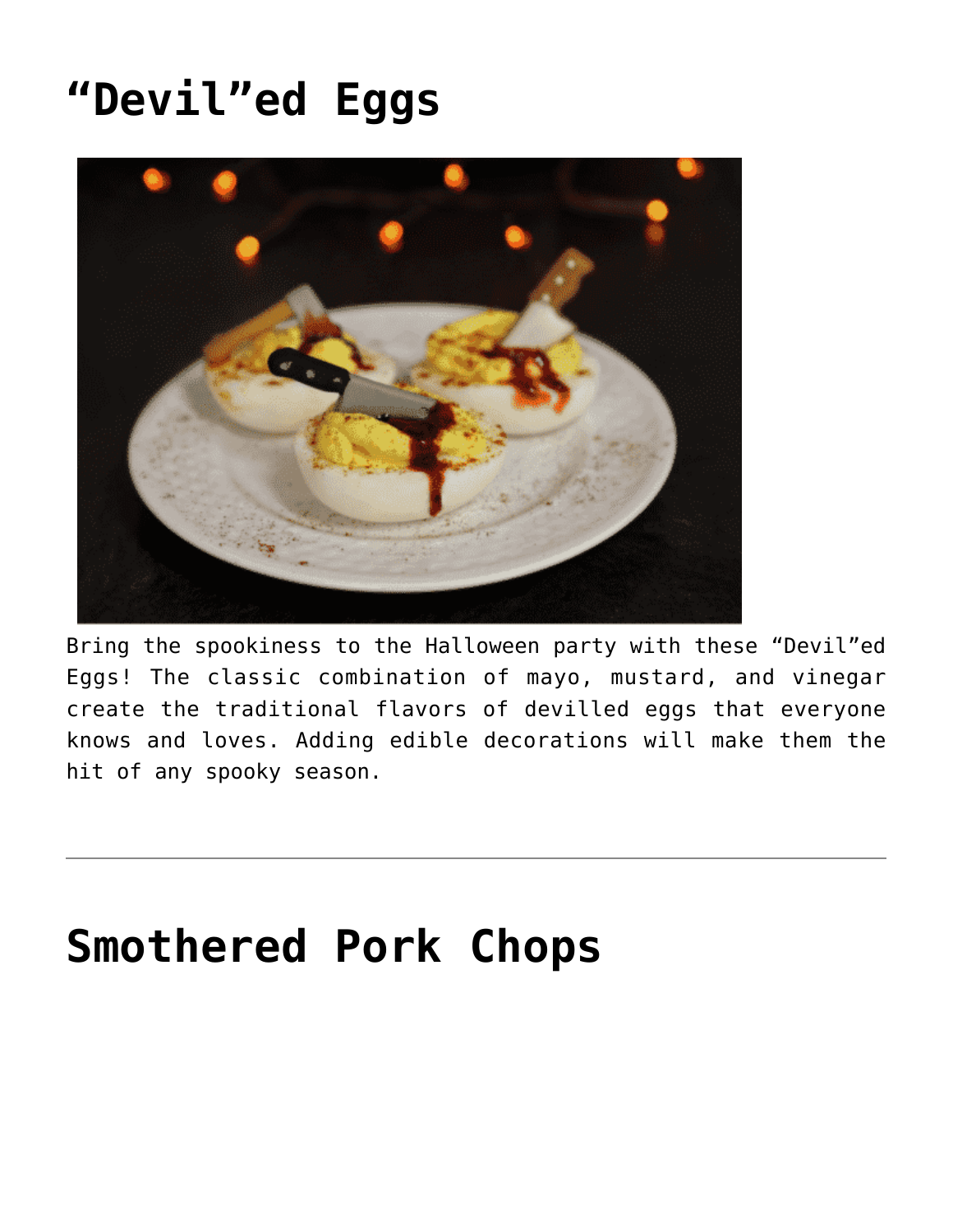

The Cooking Mom's Amy Hanten knows what it's like to make dinner on a busy weeknight. With two kids, she's the master of getting food on the table for even the pickiest of eaters with ingredients that you most likely have on hand. With our Electric Skillet, she makes these smothered pork chops that are packed with flavor.

# **[Surf 'N' Turf With Garlic](https://www.nesco.com/recipe/surf-n-turf-garlic-cream-sauce/) [Cream Sauce](https://www.nesco.com/recipe/surf-n-turf-garlic-cream-sauce/)**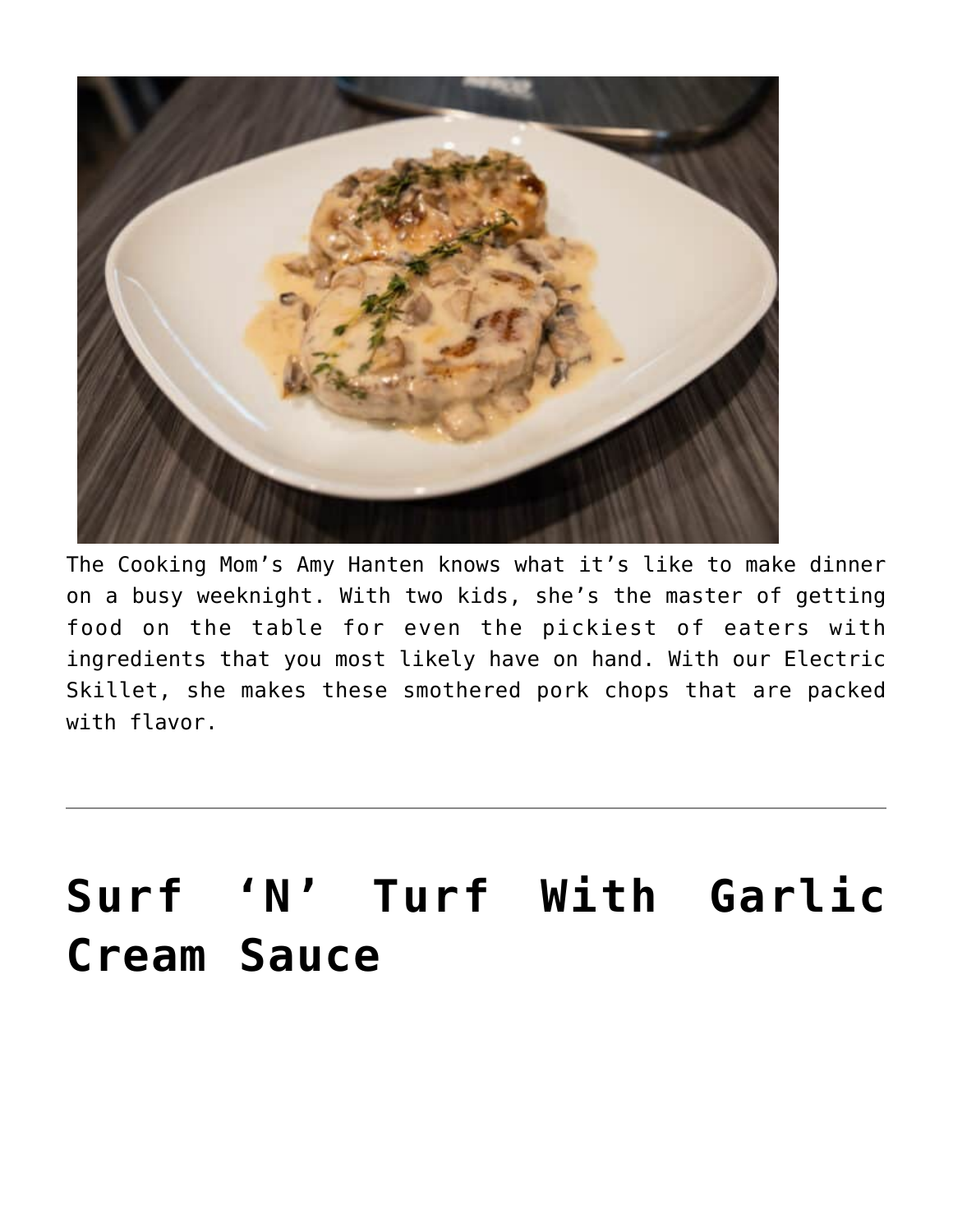

Looking for a dish that will make you seem like a gourmet chef without too much stress? This Surf N Turf in a Garlic Cream Sauce is the way to go. Cooked on our Double Burner, it can be made anywhere and is the perfect date night, or dinner party recipe.

The trick with this recipe is to be patient. Make sure you aren't rushing through the searing of the steaks or shrimp. Using fresh garlic in this will give far better flavors than jarred or powdered.

# **[Chili Spiced Asapragus](https://www.nesco.com/recipe/chili-spiced-asapragus/)**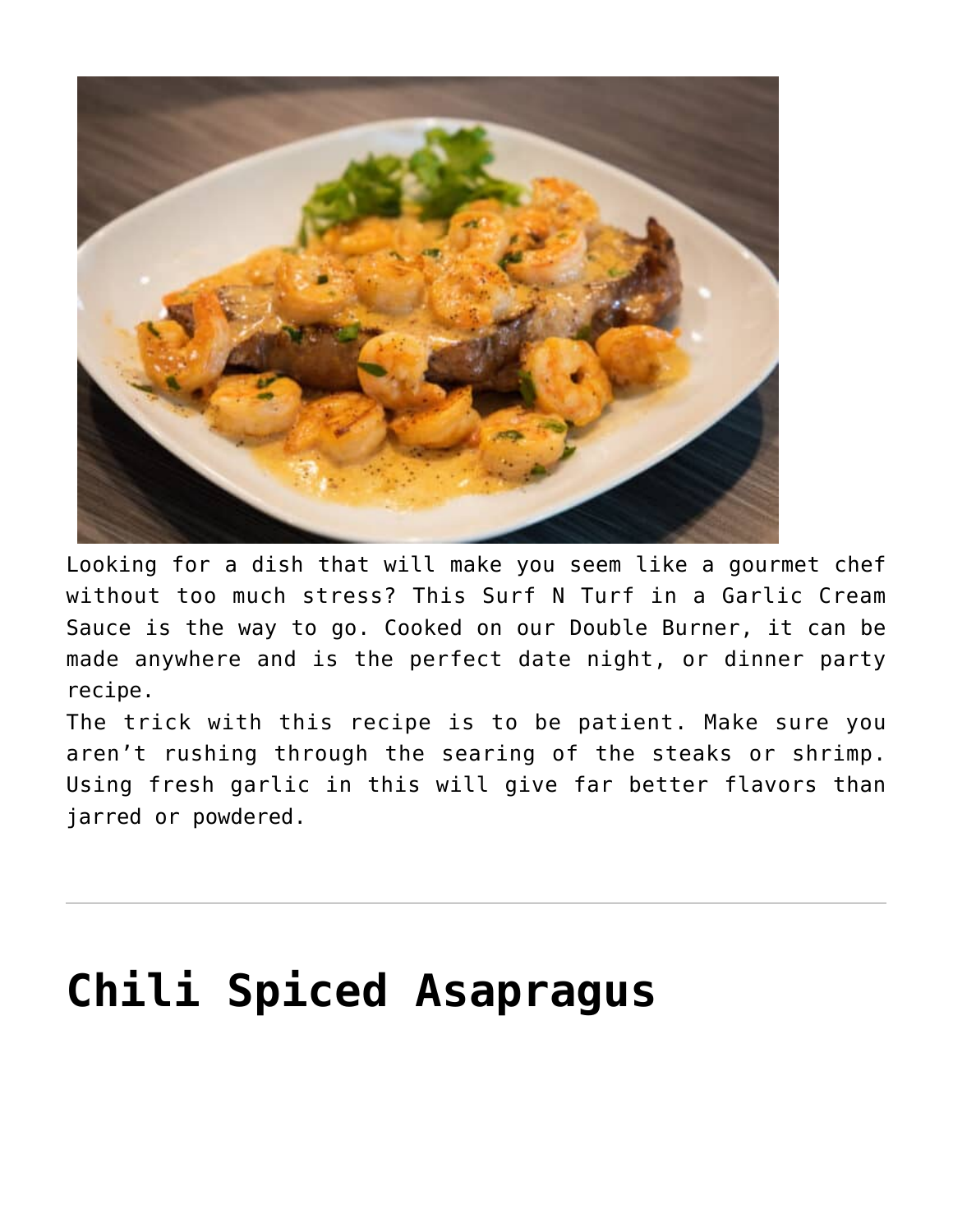

Getting your "5 a day" for fruits and veggies doesn't have to mean eating bland and boring flavors for every meal. Spice it up with this chili spiced asparagus as a side to your favorite meal. It's healthy and that extra kick from the chili powder brings the flavor up a notch.

# **[Wisconsin Fish Fry With](https://www.nesco.com/recipe/wisconsin-fish-fry-with-chimichurri-sauce/) [Chimichurri Sauce](https://www.nesco.com/recipe/wisconsin-fish-fry-with-chimichurri-sauce/)**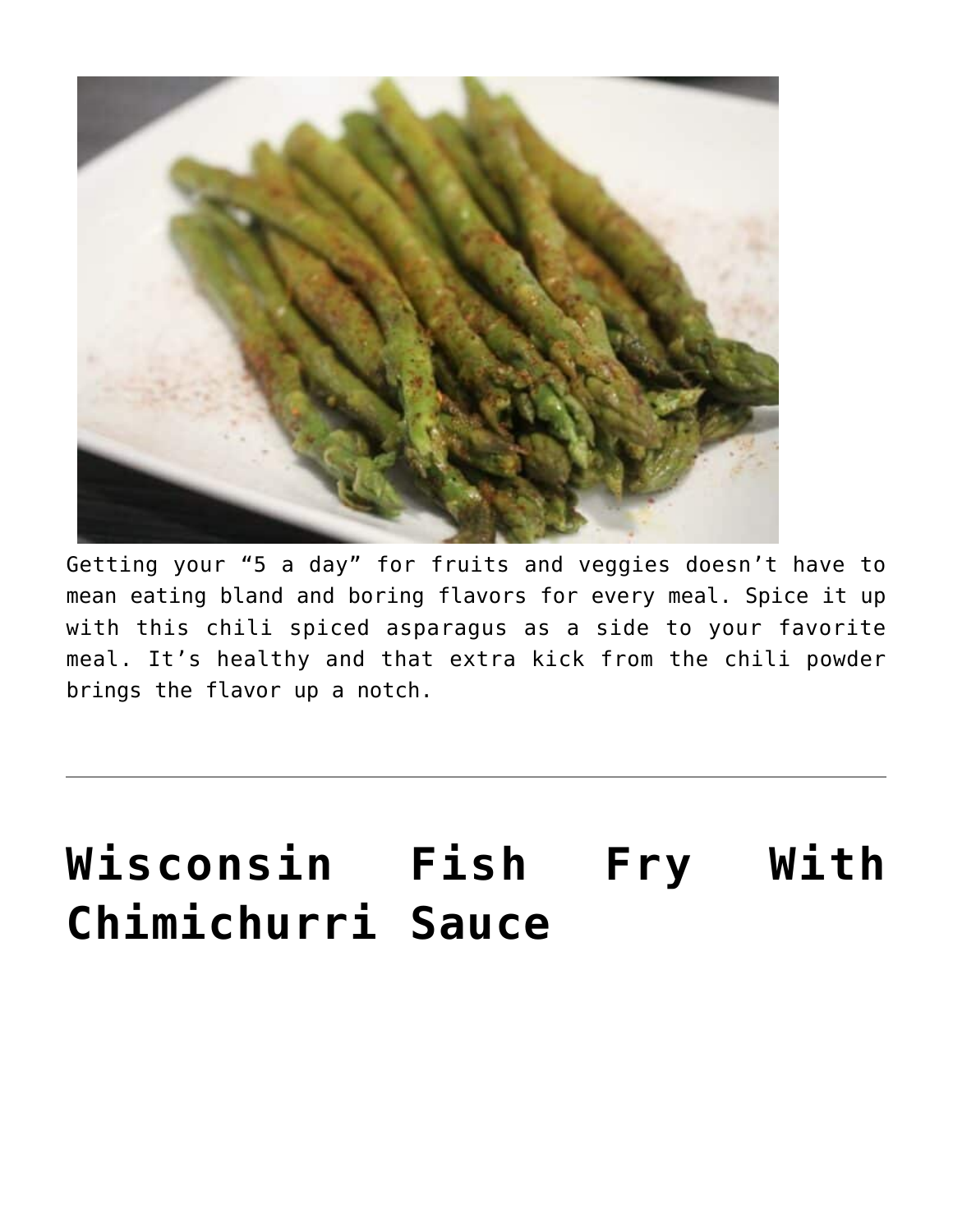

If you know Wisconsin, you know there's nothing quite like a Wisconsin fish fry. For your next big fry, we've got you covered with a classic midwestern recipe. Your NESCO Deep Fryer cooks faster and uses less oil than traditional deep fryers, so you can enjoy flakey, crunchy fish every time. Even the most loyal tartar sauce fans can't pass up our added chimichurri sauce for an extra kick of flavor.

Your Key Ingredient:

[NESCO Deep Fryer](https://www.nesco.com/product-category/small-appliances/deep-fryers/)

Grocery Ingredients:

Fresh Cod, white fish, or panfish fillets

*Batter*

1 cup flour 1 cup COLD water 1/2 cup COLD seltzer 1 egg Season to taste (salt & pepper, Lawry's, or Old Bay) Oil for fryer

*Chimichurri Sauce*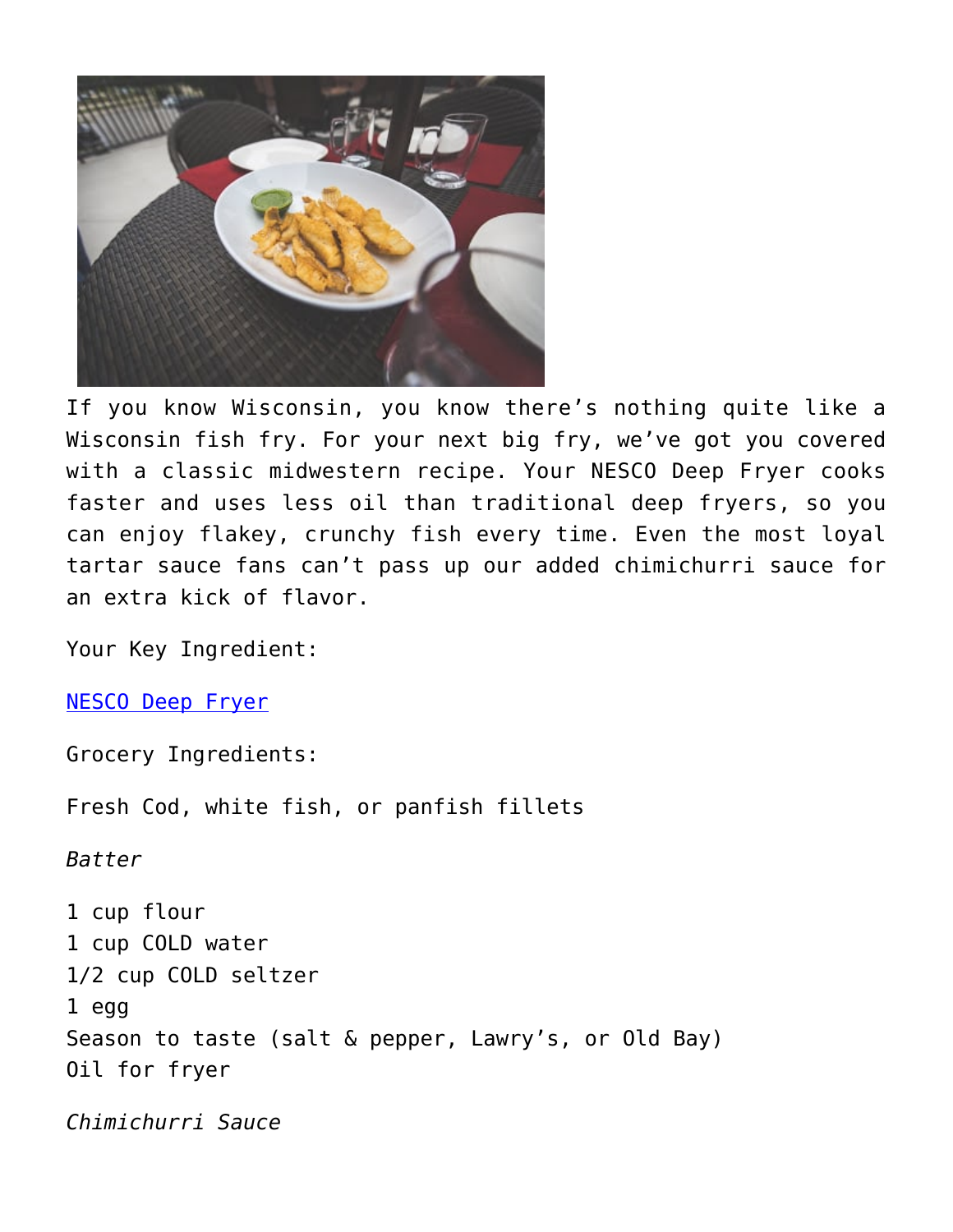1 shallot, chopped 1/2 cup cilantro 1/4 cup parsley 1 Tbsp oregano 4 garlic cloves chopped Salt and pepper 1/3 cup Red Wine Vinegar Lime juice (zest if you want a more citrus pop) 3/4 cup olive oil or grapeseed oil Jalapeño or poblano pepper (optional)

Instructions:

- 1. Preheat NESCO® Deep Fryer to 385 degrees.
- 2. Mix batter and use quickly, don't make a large batch unless you have many fryers and hands to fry large amounts of fish at a time. Batter will lose its effervescence and get too sticky.
- 3. Dip fillet in the tempura batter and put several pieces in the frying basket. Cook for 3-5 minutes or until goldenbrown and cooked through. Repeat until finished.
- 4. For the chimichurri sauce, combine and blend together with an immersion blender to a pesto-like consistency.

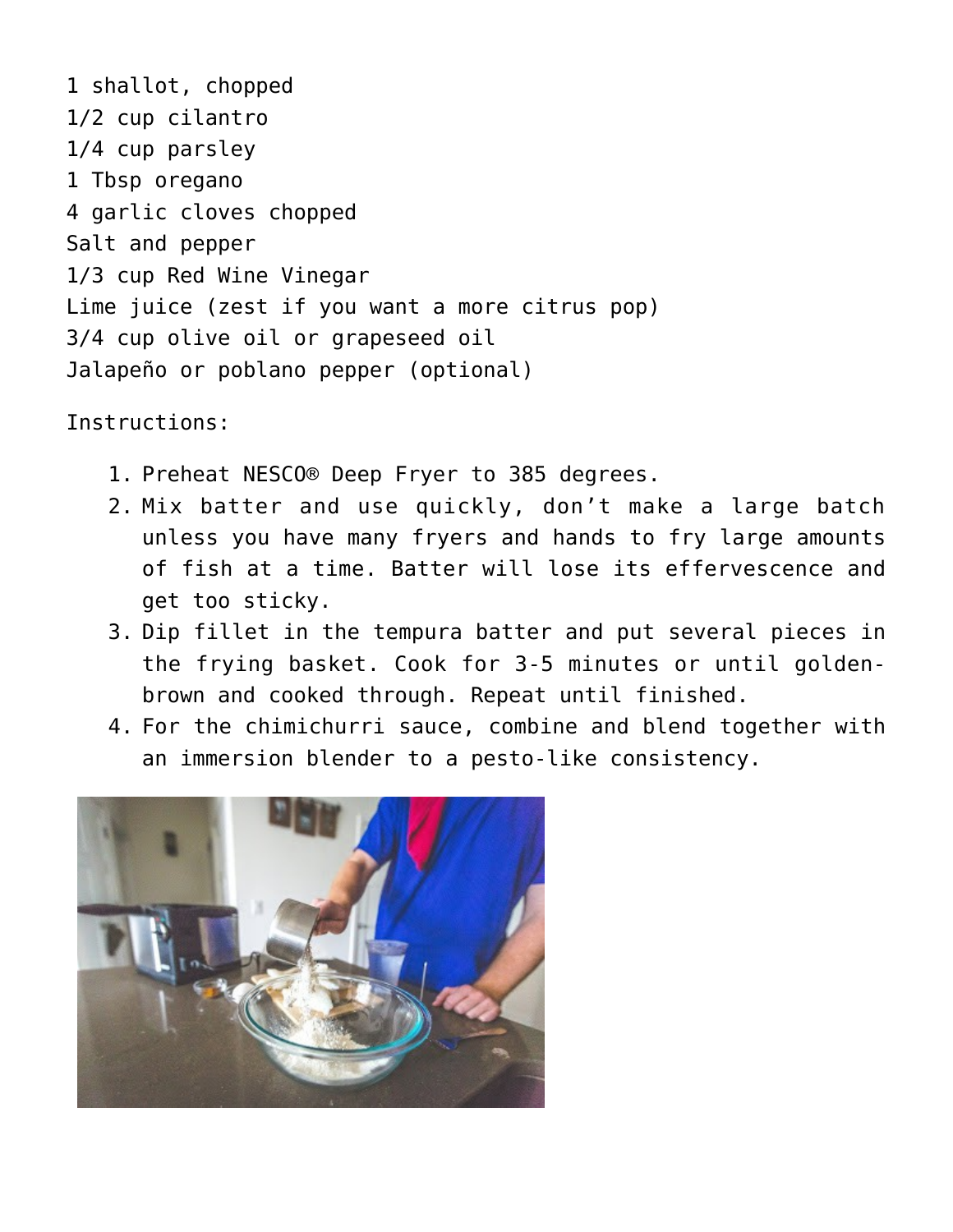



# **[Trail Mix](https://www.nesco.com/recipe/trail-mix/)**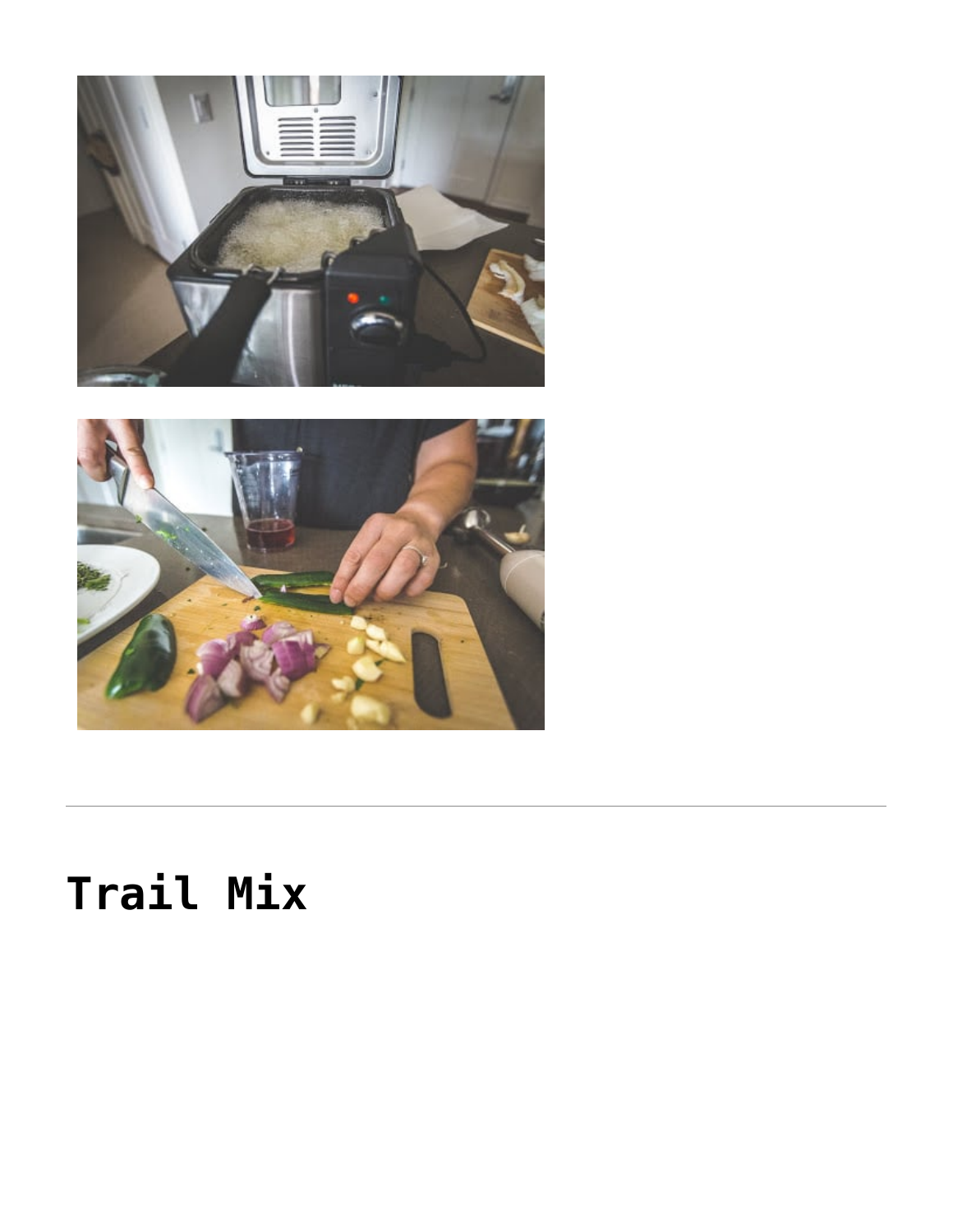

Don't waste money on expensive snacks at the gas station. Instead, make your own healthy trail mix using your NESCO Dehydrator and Vacuum Sealer, perfect for those long summer road trips or packed lunches! Your Dehydrator preserves ingredients while your Vacuum Sealer locks in freshness. We love mixing and matching for the ultimate sweet and salty combo. Stir together cashews, peanuts, dried cherries, or even a handful of M&M's, and stay full all afternoon.

Your Key Ingredients:

[NESCO Dehydrator](https://www.nesco.com/product-category/dehydrating/dehydrators/) [NESCO Vacuum Sealer](https://www.nesco.com/product-category/vacuum-sealers/sealers/)

Grocery Ingredients:

- 1 package of raw cashews
- 1 package of raw almonds
- 1 package of raw peanuts
- 1 package of sunflower seeds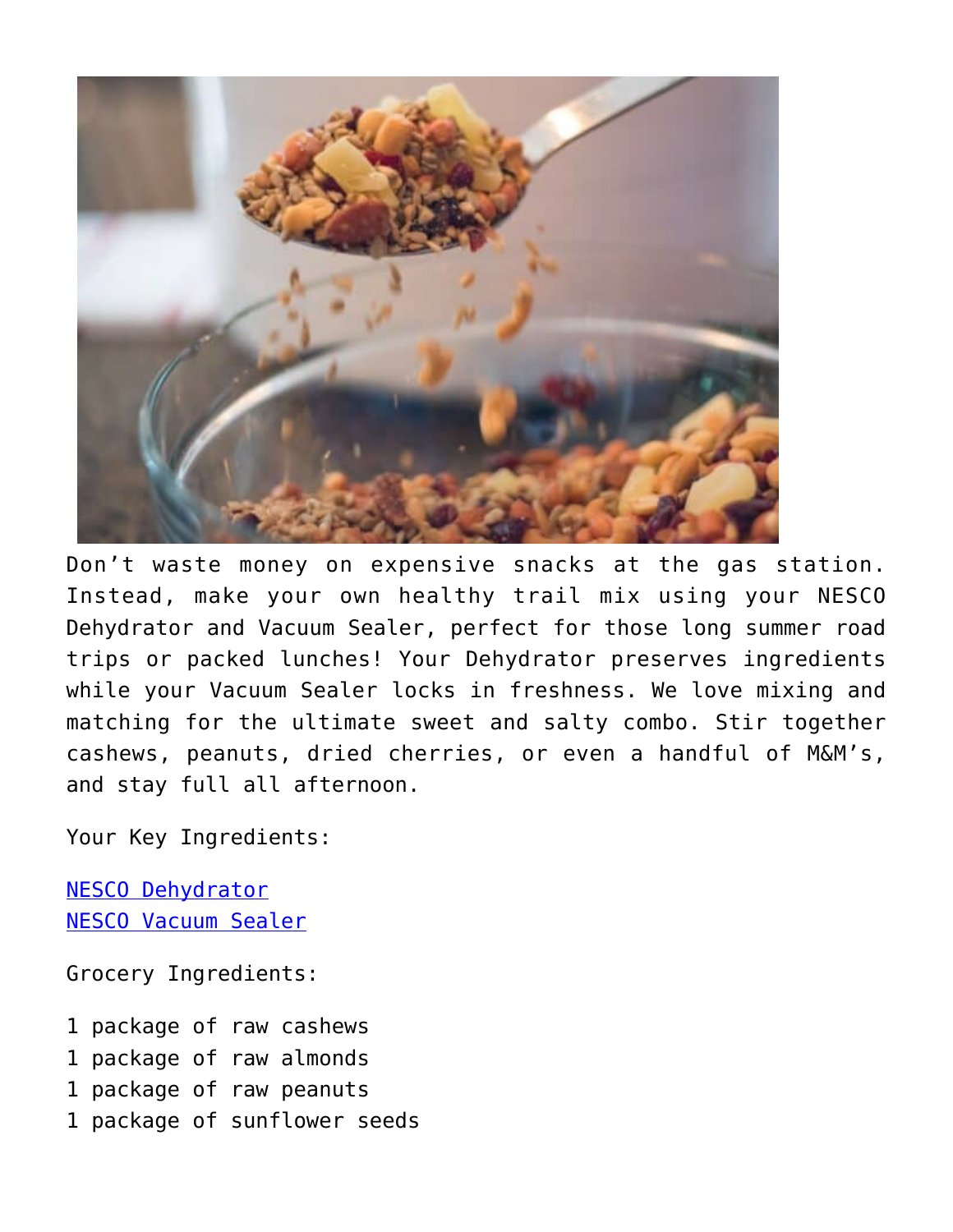1 pineapple sliced in 1/2″ to 3/4″ thick pieces 1 package of fresh cranberries or cherries 1 Tbsp salt Water

Instructions:

- 1. Place the nuts in a bowl and add the salt. Cover with filtered water by at least  $1\frac{1}{2}$  inches. Soak at least 7 hours or overnight except the cashews – soak them for 6 hours exactly. Cashews will become too slimy after a prolonged soaking time.
- 2. Rinse the nuts thoroughly and drain in a sieve. Place them in a single layer on the NESCO® Dehydrator trays.
- 3. Dehydrate at 100°F for 24-36 hours. The timing varies depending on the nuts and seeds. Make sure your nuts/seeds are completely dry. Moisture can cause them to mold during storage. Set nuts aside.
- 4. Place a single layer of pineapple slices on the dehydrator trays.
- 5. Dehydrate at 135°F for 12-16 hours, turning the fruit after 8 hours to ensure even drying.
- 6. The dehydrated pineapple will be finished when it is firm, chewy, and lightly sticky. Vacuum seal in your NESCO® Vacuum Sealer and place in refrigerator until needed.
- 7. Wash cherries and pit them by slicing in half.
- 8. Place a single layer of cherry halves on the dehydrator trays.
- 9. Dehydrate at 125° F 135° F for 9 -16 hours. Cherries are finished when they look plump, but not wet.
- 10. Combine dried nuts and fruit in a large bowl. Vacuum seal in desired portions for freshness. Enjoy!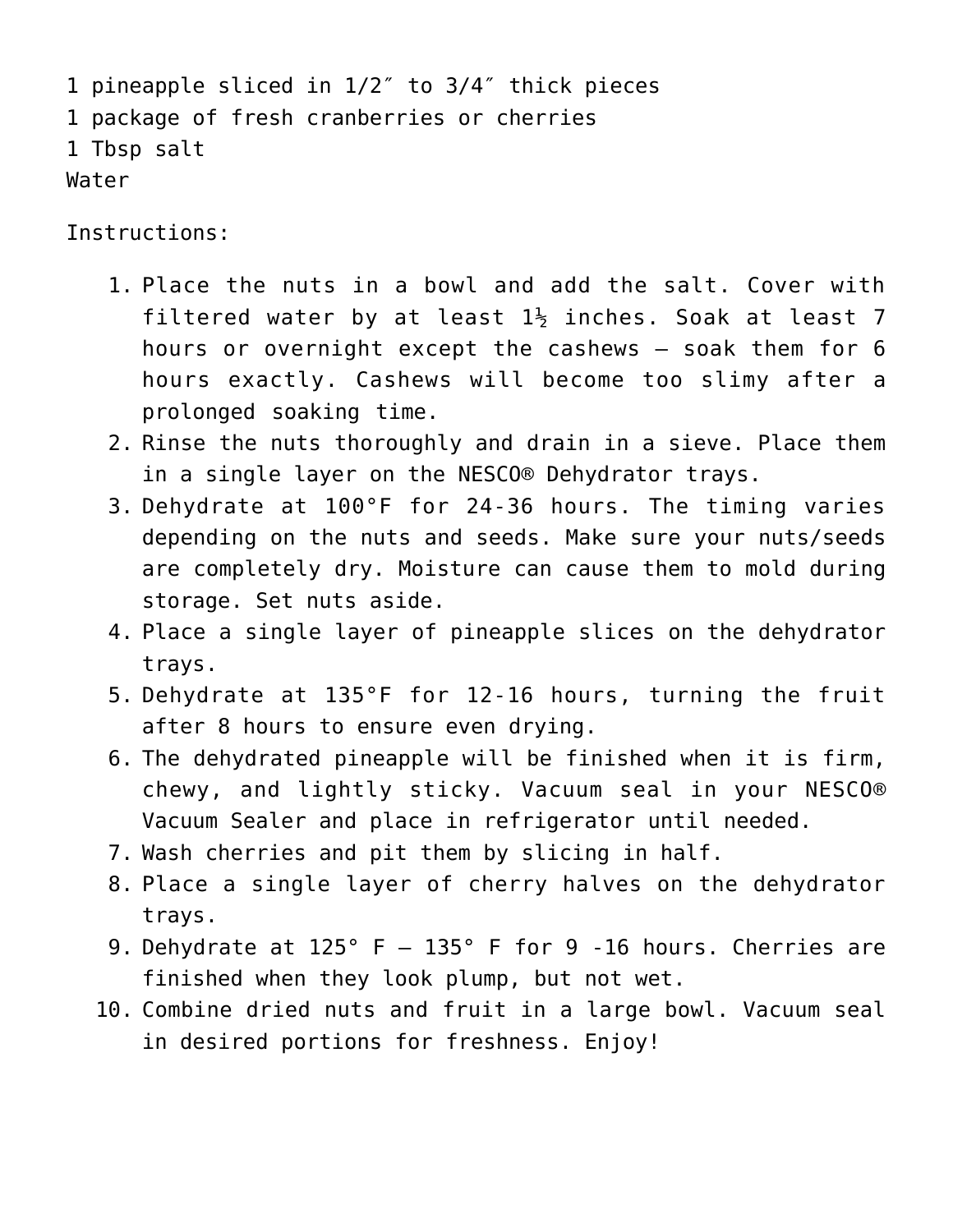

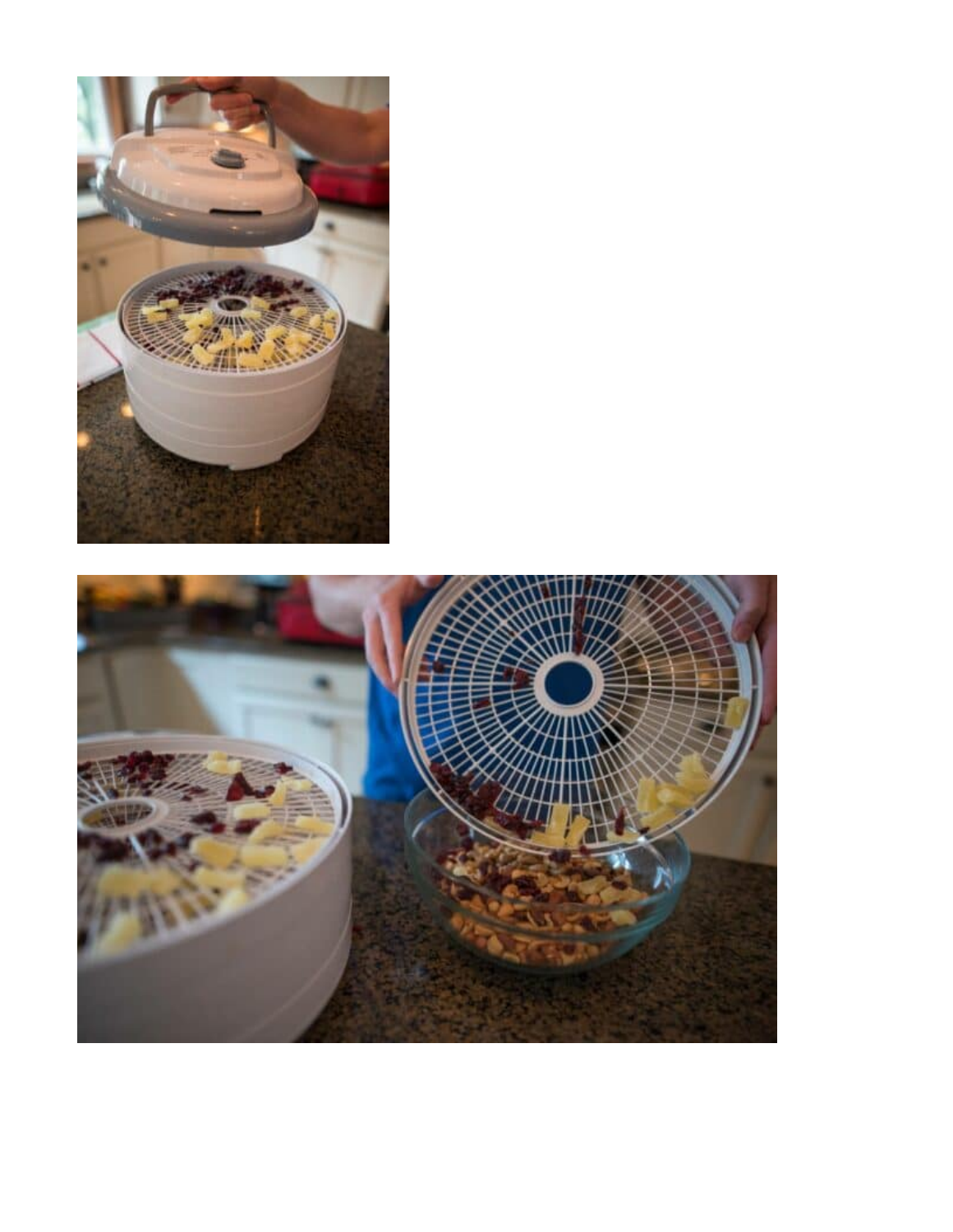

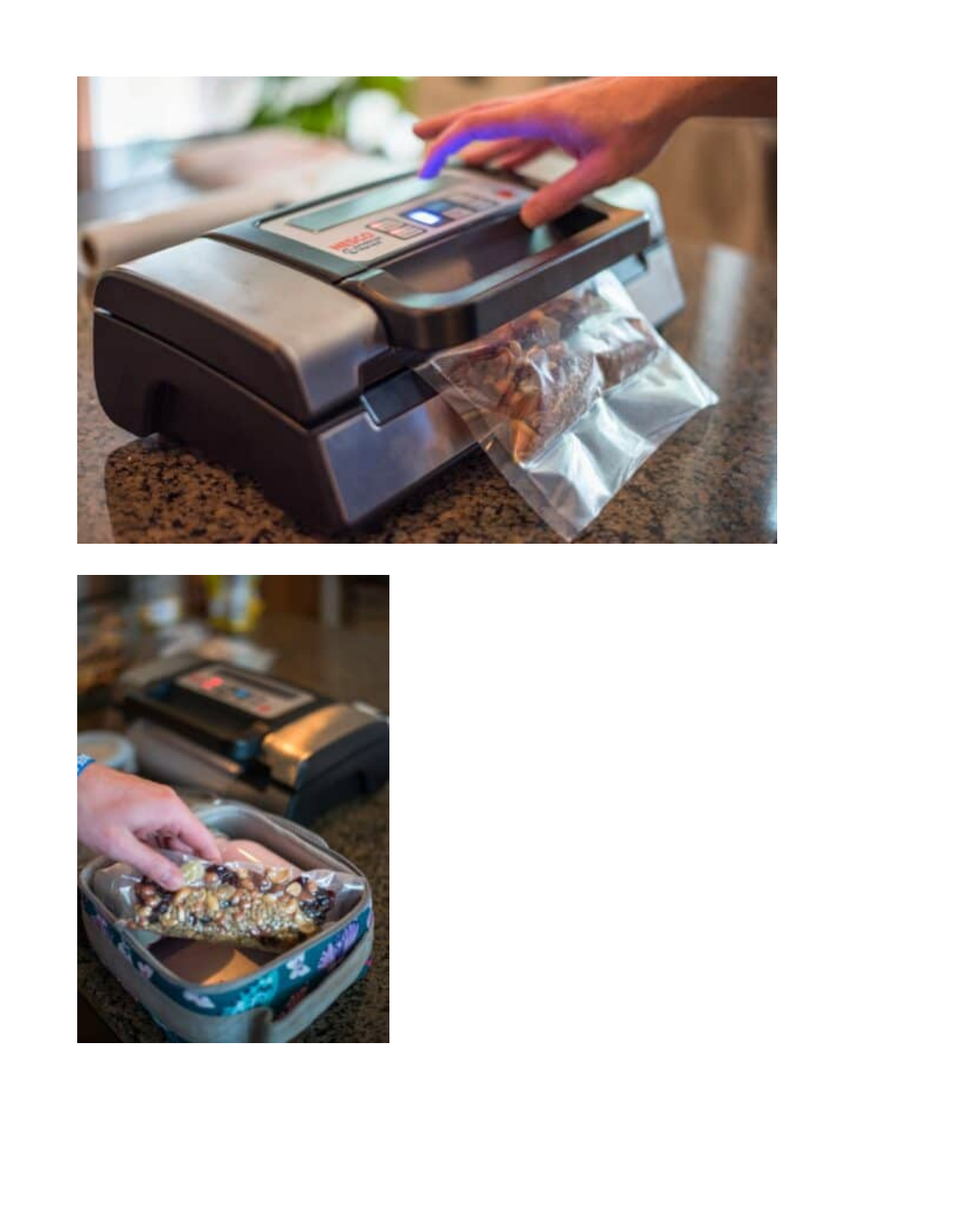#### **[Salted Caramel Cheesecake](https://www.nesco.com/recipe/salted-caramel-cheesecake/)**



Salted Caramel Cheesecake is a dessert lover's dream. Sweet, salty, and buttery, every bite of this recipe is just as good as the first. Unlike traditionally dense cheesecakes, our Salted Caramel Cheesecake stays soft and velvety when baked in your NESCO Pressure Cooker. Layered on a crumbly graham cracker crust and topped with drizzles of caramel sauce, this is a recipe you'll want to make again and again.

Your Key Ingredient:

[NESCO Pressure Cooker](https://www.nesco.com/product-category/cooking/pressure-cookers/) [NESCO 16-Speed Hand Mixer](https://www.nesco.com/product/16-speed-hand-mixer/)

Grocery Ingredients:

*Crust*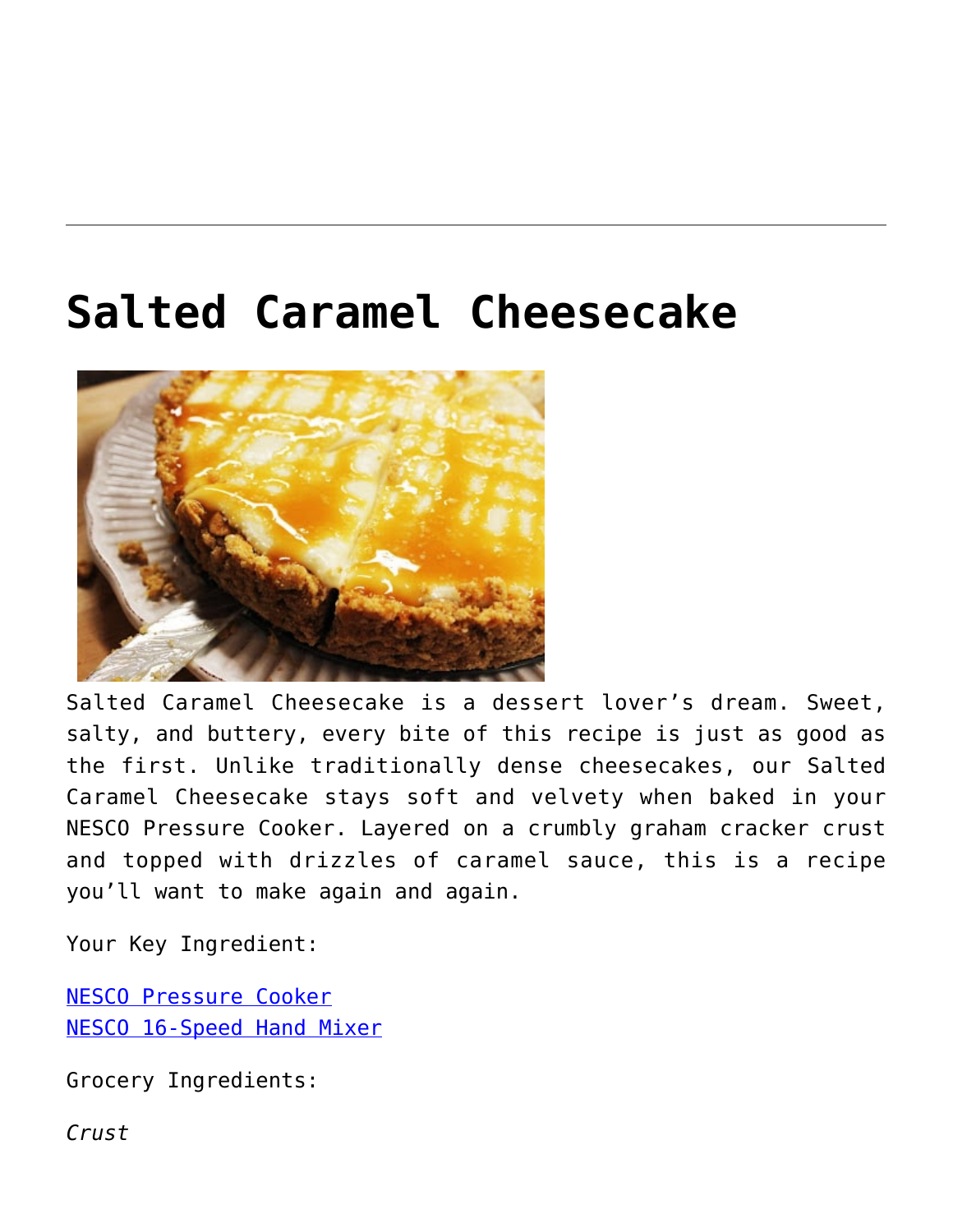1 cup graham cracker crust 3 Tbsp butter, melted

*Filling*

2, 8 oz packages cream cheese 1/2 cup sugar 1 tsp vanilla extract 2 eggs

*Topping*

2 Tbsp coarse sea salt Caramel syrup for drizzling

Instructions:

- 1. Mix graham crackers and melted butter in a bowl and press evenly into the bottom on an 8″ springform pan and about 1 inch up the sides. Set aside.
- 2. Beat cream cheese on medium-high using NESCO® 16-Speed Hand Mixer until smooth. Add sugar and vanilla while continuing mixing. Add eggs one at a time, scraping the sides of the bowl as necessary. Pour filling into the prepared crust.
- 3. Place the wire rack and 2 cups of water in NESCO® Pressure Cooker. Fold a 12″ piece foil into thirds to create a "sling" for easy removal of the pan. Using the sling, lower the pan into the Pressure Cooker and lock the lid. Set pressure valve to "pressure" and cook on HIGH for 25 minutes.
- 4. When timer is up, use Quick Release to lower the pressure. remove cheesecake from Pressure Cooker and let cool slightly.
- 5. Sprinkle sea salt on top of cheesecake and drizzle with caramel syrup. Chill for at least 3 hours, or up to 2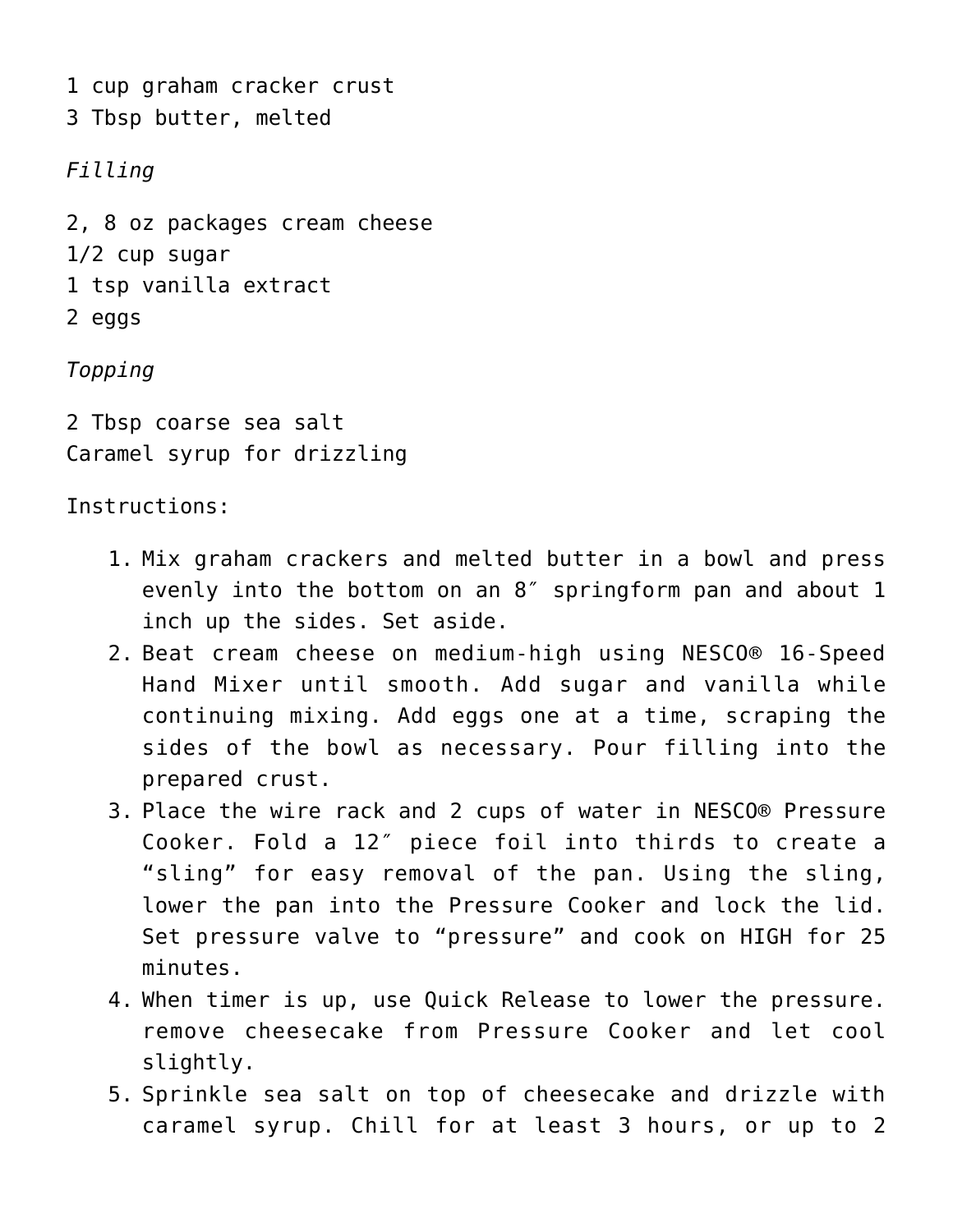#### **[Chili Spiced Asparagus](https://www.nesco.com/recipe/chili-spiced-asparagus/)**



Getting your "5 a day" for fruits and veggies doesn't mean being stuck eating boring and bland foods. Spice it up with this steamed asparagus that has a little kick to it.

## **[Personalized Party Omelets](https://www.nesco.com/recipe/personalized-party-omletes/)**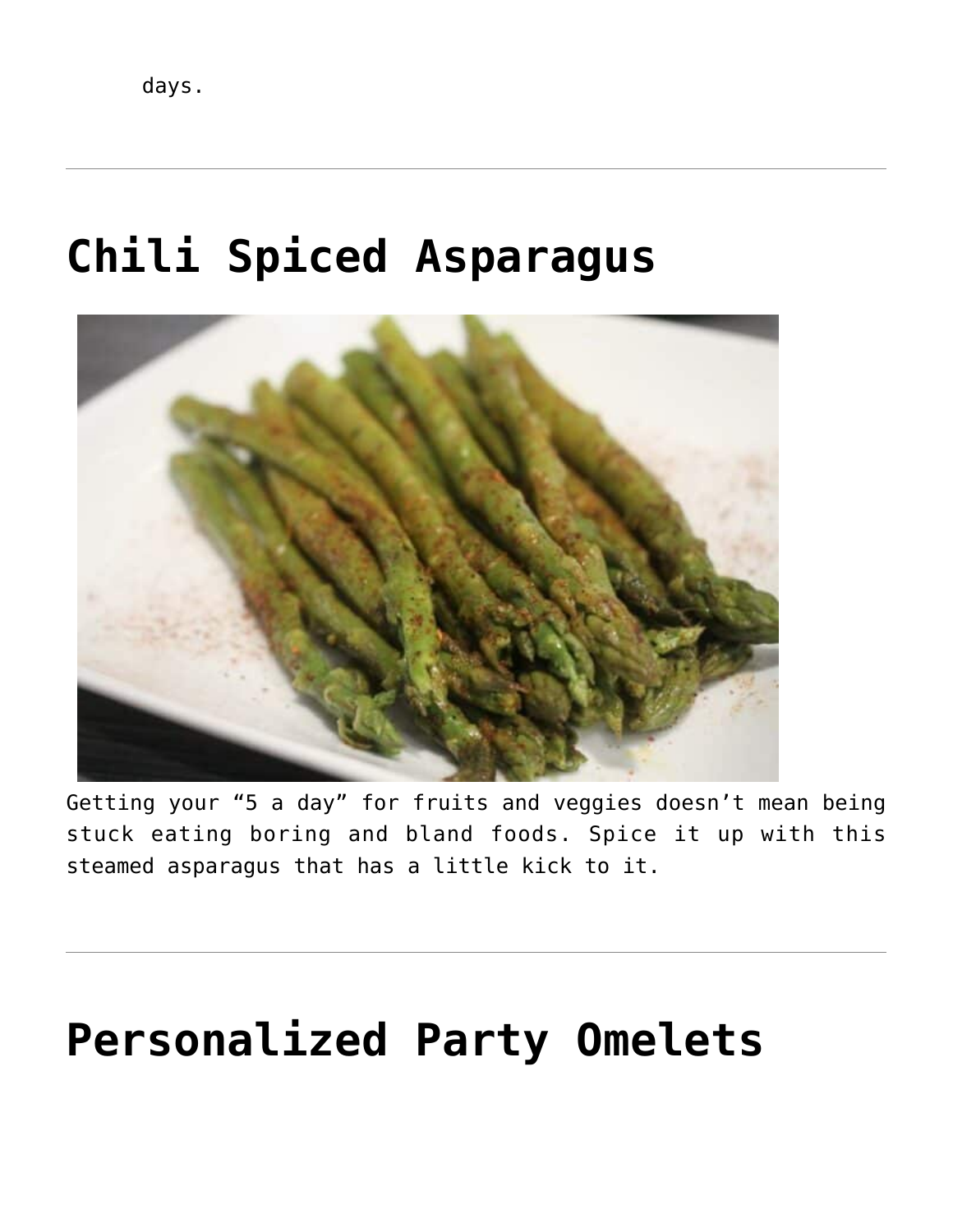

Single and Double Electric Burners Personalized Party Omelets

Breakfast just might never be the same after you try our Personalized Party Omelet. Your NESCO Single Electric Burner helps you achieve the perfectly pillowy omelet in minutes, so can enjoy this simple, timeless recipe right at home or even onthe-go. Fill with any of your favorite egg pairings, including (but certainly not limited to) crispy bacon, feta cheese, and fresh tomatoes.

Your Key Ingredient:

[NESCO Single Electric Burner](https://www.nesco.com/product/single-burner/)

Grocery Ingredients:

2 eggs 1 Tbsp of water (to help make eggs fluffy) 1 tsp of butter Dash of salt and pepper to taste

*Suggested fillings*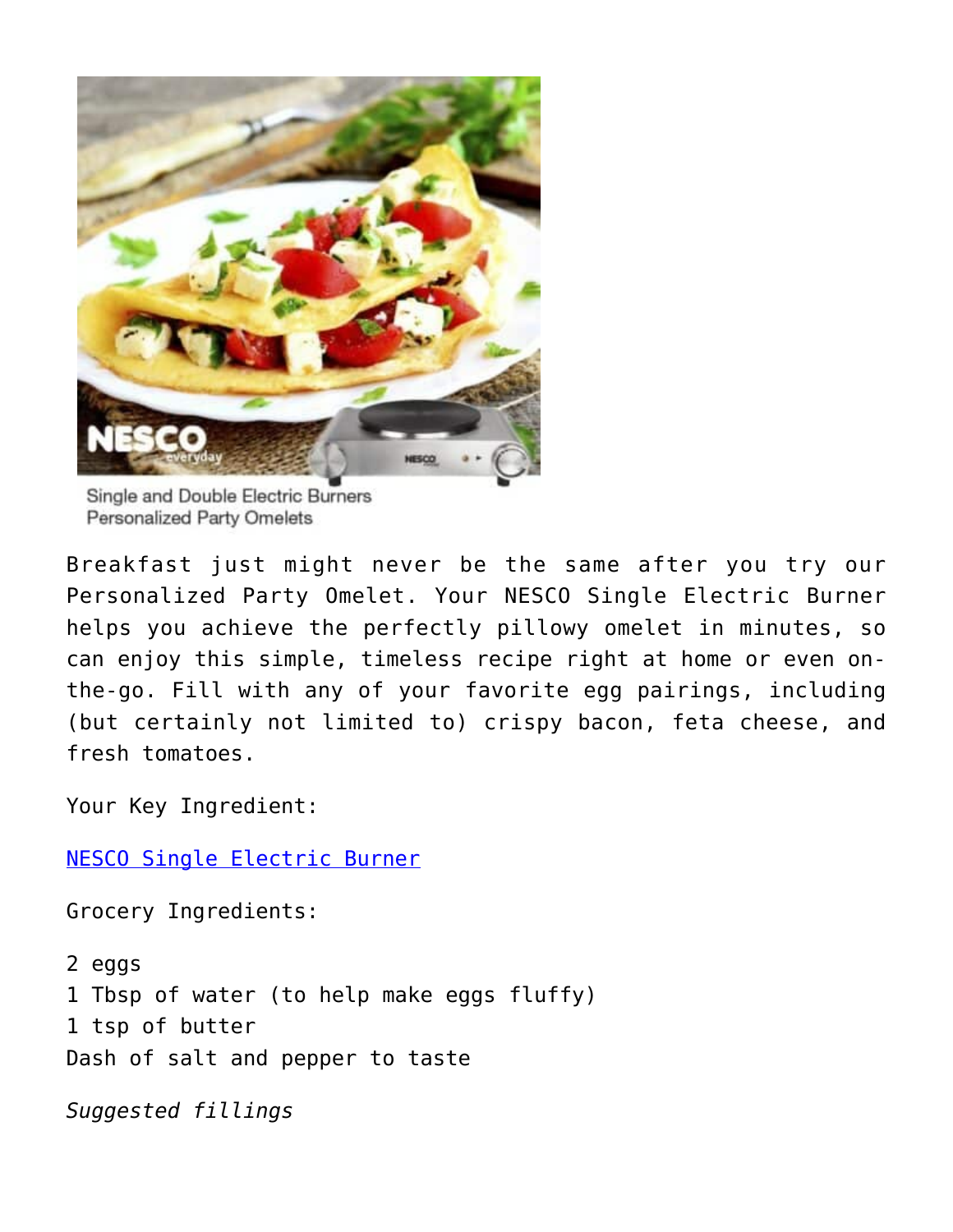Chopped cooked ham Cubed feta cheese Shredded cheese Cooked spinach Cooked diced onions Cooked diced mushrooms Chopped parsley Chopped fresh tomatoes Cooked chopped red or green peppers Jalapeno peppers Chopped crispy bacon

Instructions:

- 1. Beat eggs, water, salt, and pepper in a bowl.
- 2. Heat a 7 to 10-inch skillet over your NESCO® Electric Burner and add butter.
- 3. Pour the beaten egg mixture into pan and cook until edges start to set. Push eggs gently with spatula and tilt pan to let uncooked egg mixture flow onto open pan area.
- 4. Once eggs are cooked, add approximately 1/4 cup of combined ingredients of filling to one side of omelet. Fold other side of omelet over filling and gently slide onto plate.

## **[Tips For Whipping Egg Whites](https://www.nesco.com/recipe/tips-for-whipping-egg-whites/)**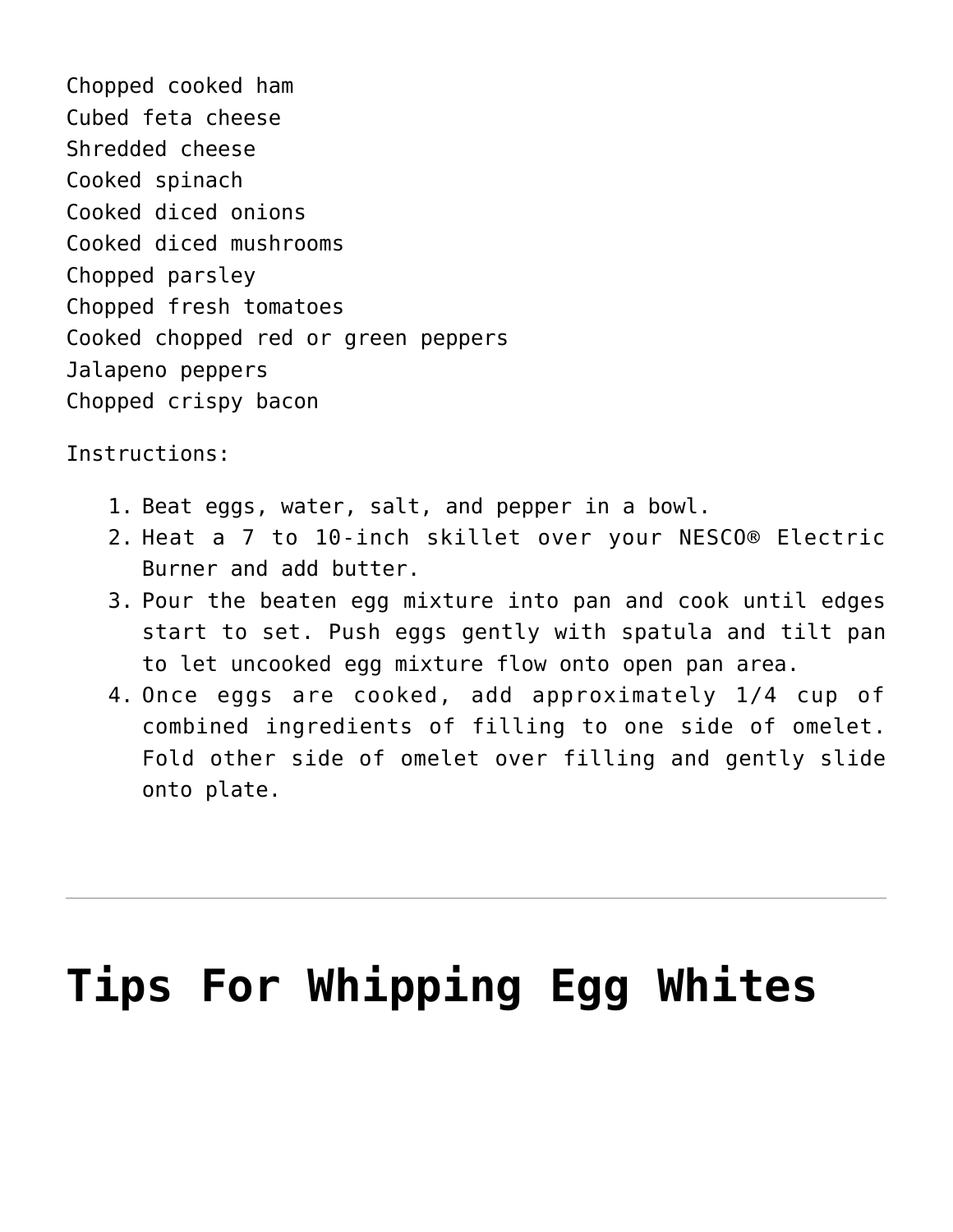

Fluffy meringues make a beautiful topper for puddings, pies, cupcakes, and more. Whipping egg whites is quick and simple with your NESCO Digital Hand Mixer. Tip: When whipping egg whites, use a metal bowl such as stainless steel or copper. Avoid aluminum bowls that can alter the color of your eggs.

Your Key Ingredient:

[NESCO 16-Speed Hand Mixer](https://www.nesco.com/product/16-speed-hand-mixer/)

Grocery Ingredients:

1/2 teaspoon cream of tarter 2 Tbsp white sugar 2 or more eggs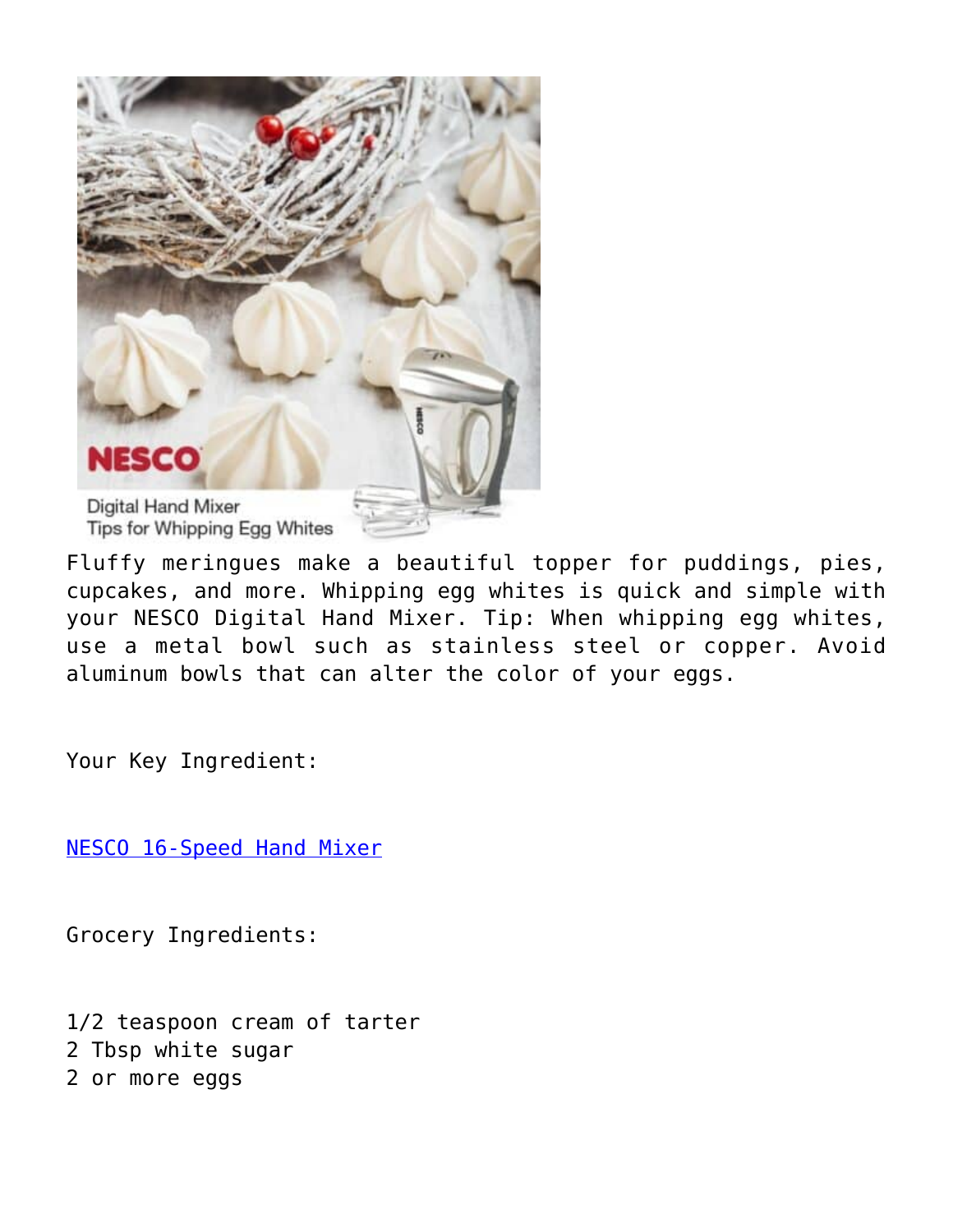Instructions:

- 1. Adding a half teaspoon of cream of tarter for two or more eggs will help keep the whipped egg whites firm.
- 2. When making meringue add 2 tablespoons of white sugar for each egg. Add sugar slowly while beating eggs.
- 3. Whip until stiff peaks form.

# **[Healthy Avocado Toast With](https://www.nesco.com/recipe/healthy-avocado-toast-with-eggs/) [Eggs](https://www.nesco.com/recipe/healthy-avocado-toast-with-eggs/)**



Stay full all morning long with our Healthy Avocado Toast with Eggs recipe. Packed with satiating avocado fats, complex carbohydrates, and eggs, this meal is pure nutrition fuel. Use your NESCO Toaster to achieve the perfect crispy slice and your NESCO Egg Cooker to ensure creamy egg yolks every time. Wake up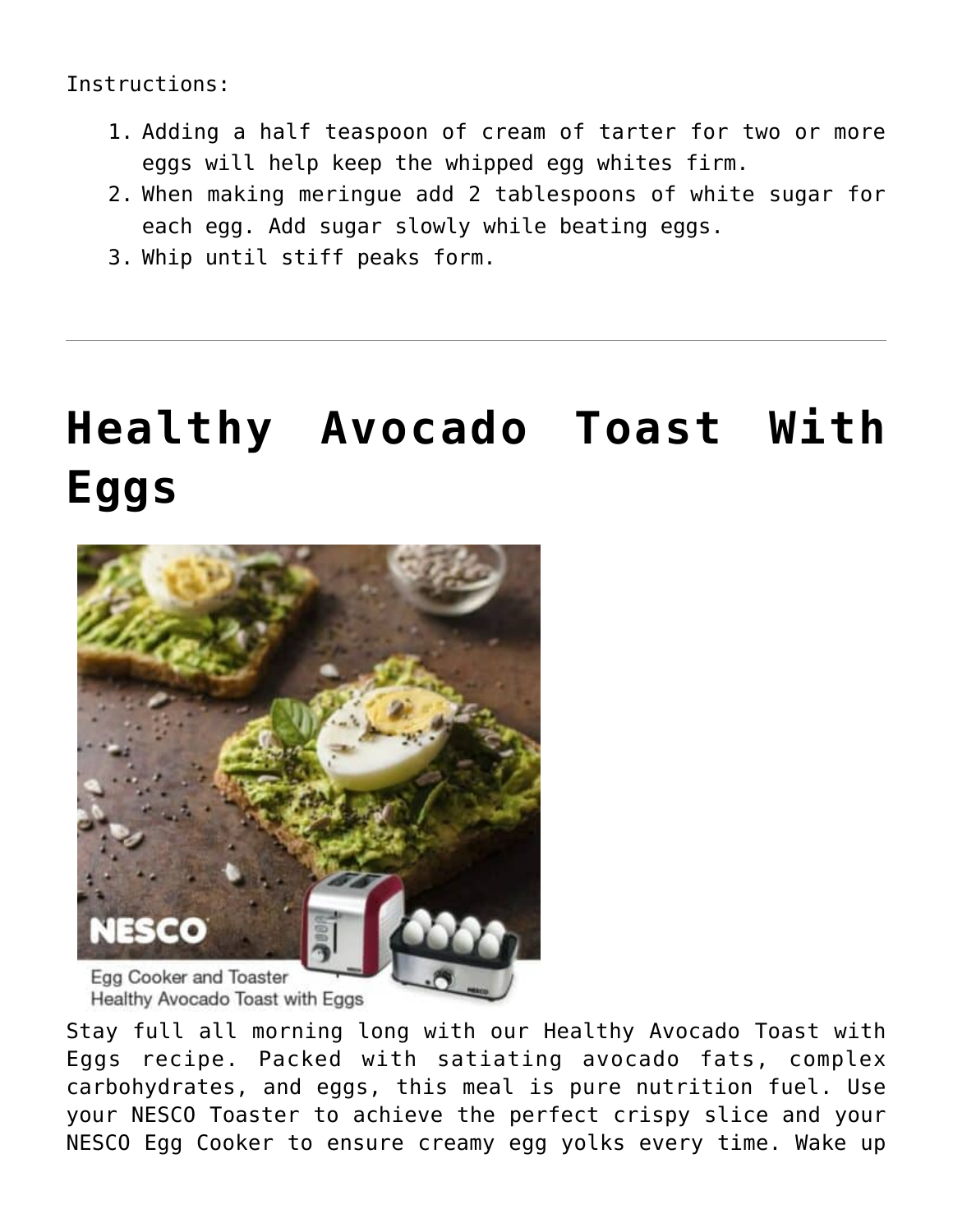on the right side of the bed with NESCO.

Your Key Ingredients:

[NESCO Egg Cooker](https://www.nesco.com/product/egg-cooker/) NESCO Toaster

Grocery Ingredients:

8 eggs 2 avocados chia seeds sunflower seeds 1/4 teaspoon salt Freshly ground black pepper Wholegrain bread Fresh basil leaves

Instructions:

- 1. Measure the amount of water for hard-boiled marked on the measuring cup and pour water into base of your NESCO® Egg Cooker.
- 2. Use the pin on the measuring cup and prick each egg before placing on the tray (reduces cracking eggshells).
- 3. Remove the eggs and peel the eggshells under cool running water. Slice the eggs in half lengthwise.
- 4. Toast the bread and spread mashed avocado over the toast. Garnish with basil, chia seeds, sunflower seeds, salt to taste.
- 5. Place the halved hard-boiled eggs on top. Sprinkle with fresh pepper and serve. Makes 8 slices.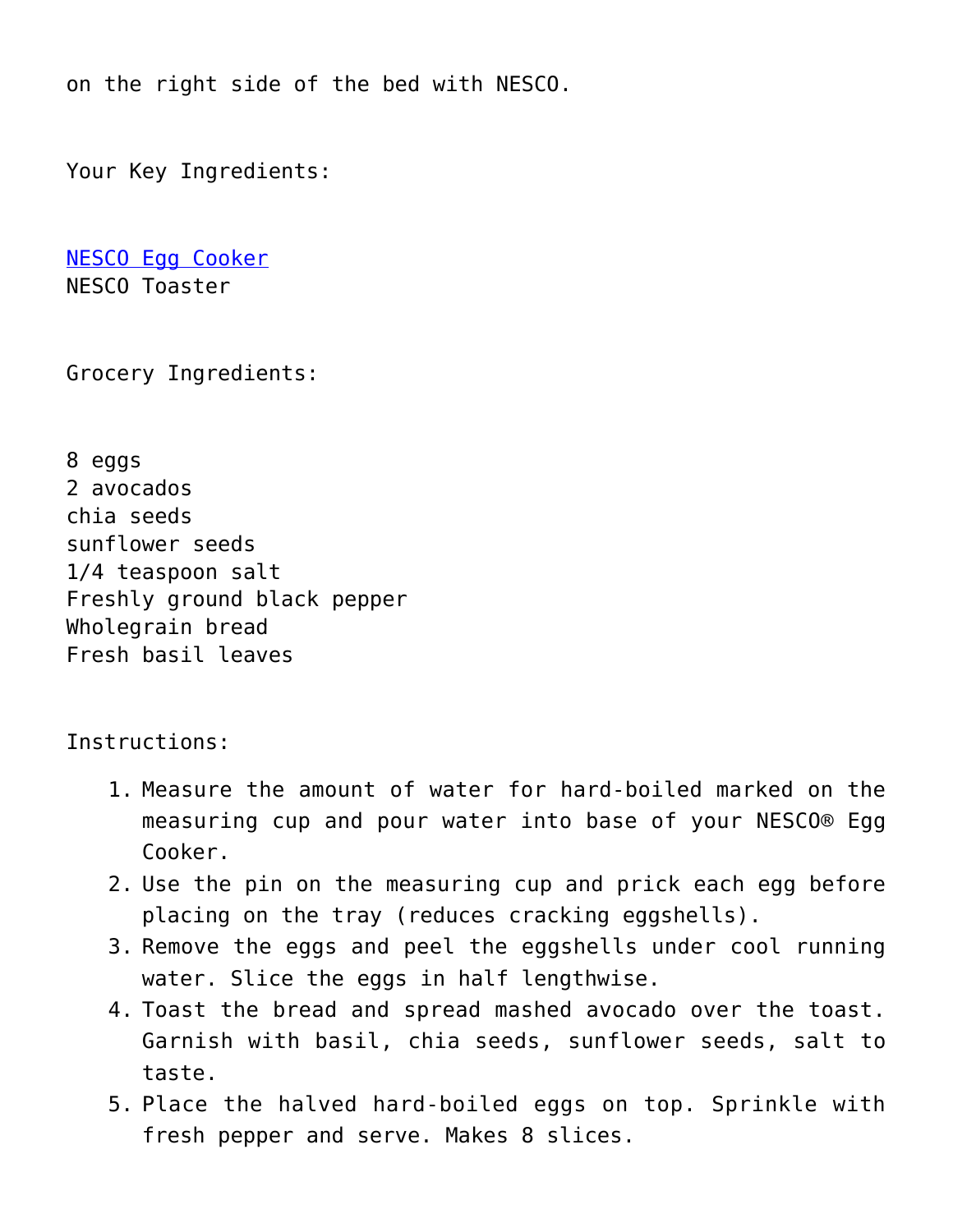#### **[End Of Summer Smoothies](https://www.nesco.com/recipe/end-of-summer-smoothies/)**



Start off the morning right with our favorite End of Summer Smoothie. Featuring dark berries, yogurt, and just a touch of honey, this recipe is packed with powerful antioxidants, vitamins, and minerals. Your NESCO Blender fuses ingredients quickly for the perfect glass of fruity, frothy freshness. Optional: blend in a scoop of protein powder or flax meal.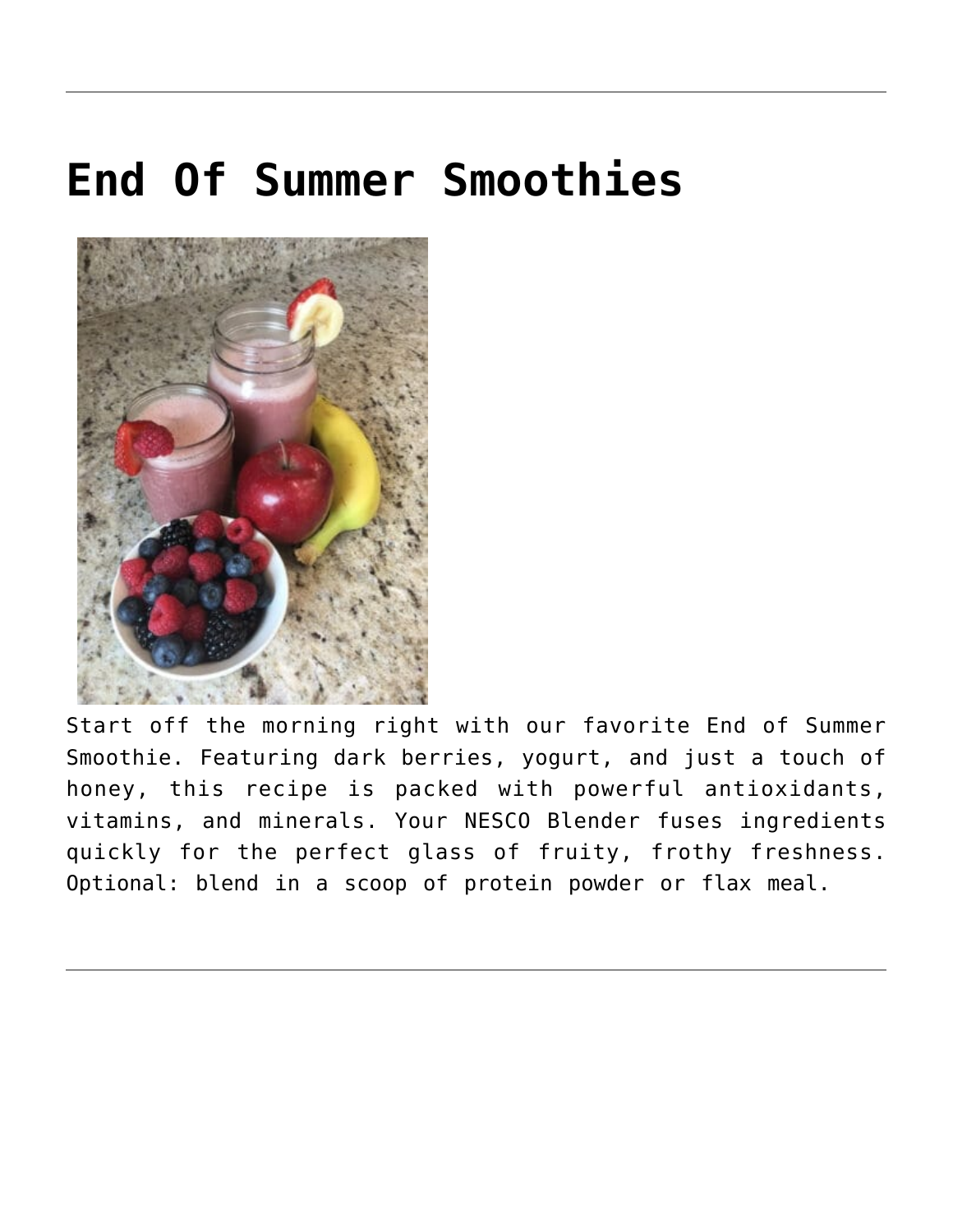# **[Stir Fry Vegetable Delight](https://www.nesco.com/recipe/stir-fry-vegetable-delight/)**



Dig into flavor and freshness with our Stir Fry Vegetable Delight. This vegetable-packed dish is quick and simple with your NESCO 12 Inch Electric Skillet. A touch of lemon juice adds just the right amount of brightness. For seafood lovers, simply add the optional precooked shrimp.

## **[Dill And Cucumber Salad](https://www.nesco.com/recipe/dill-and-cucumber-salad/)**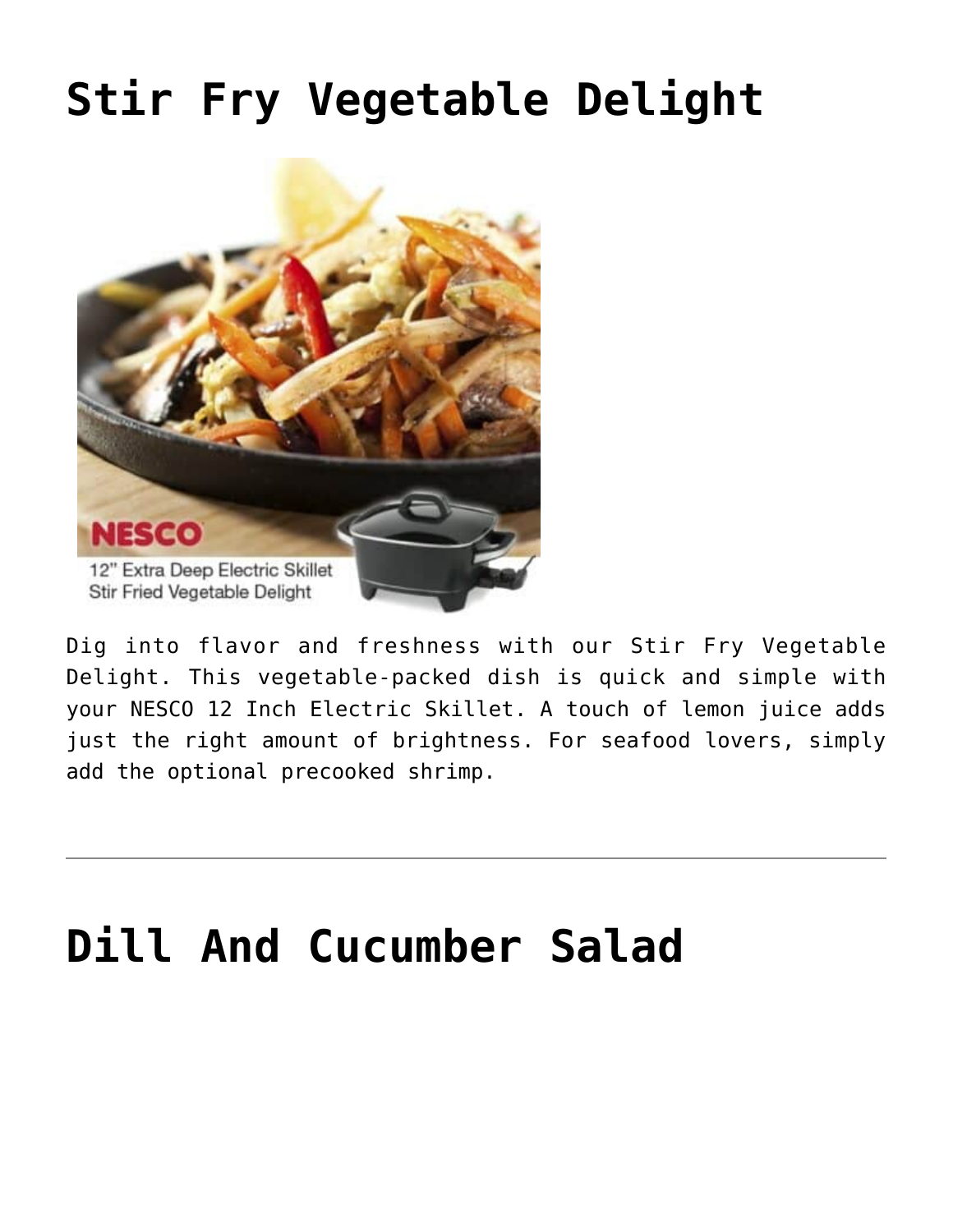

Our Dill and Cucumber Salad is the cool, fresh, and tangy side dish you've been searching for. All you need are fresh cucumbers, a few ingredients, and your NESCO 8 Cup Food Processor. The NESCO 8 Cup Food Processor slices cucumbers evenly and fast, cutting the preparation time to a fraction of hand slicing. This salad is paired perfectly with your favorite barbecue meal.

## **[Garlic Herb And Portabella](https://www.nesco.com/recipe/garlic-herb-and-portabella-mushrooms/) [Mushrooms](https://www.nesco.com/recipe/garlic-herb-and-portabella-mushrooms/)**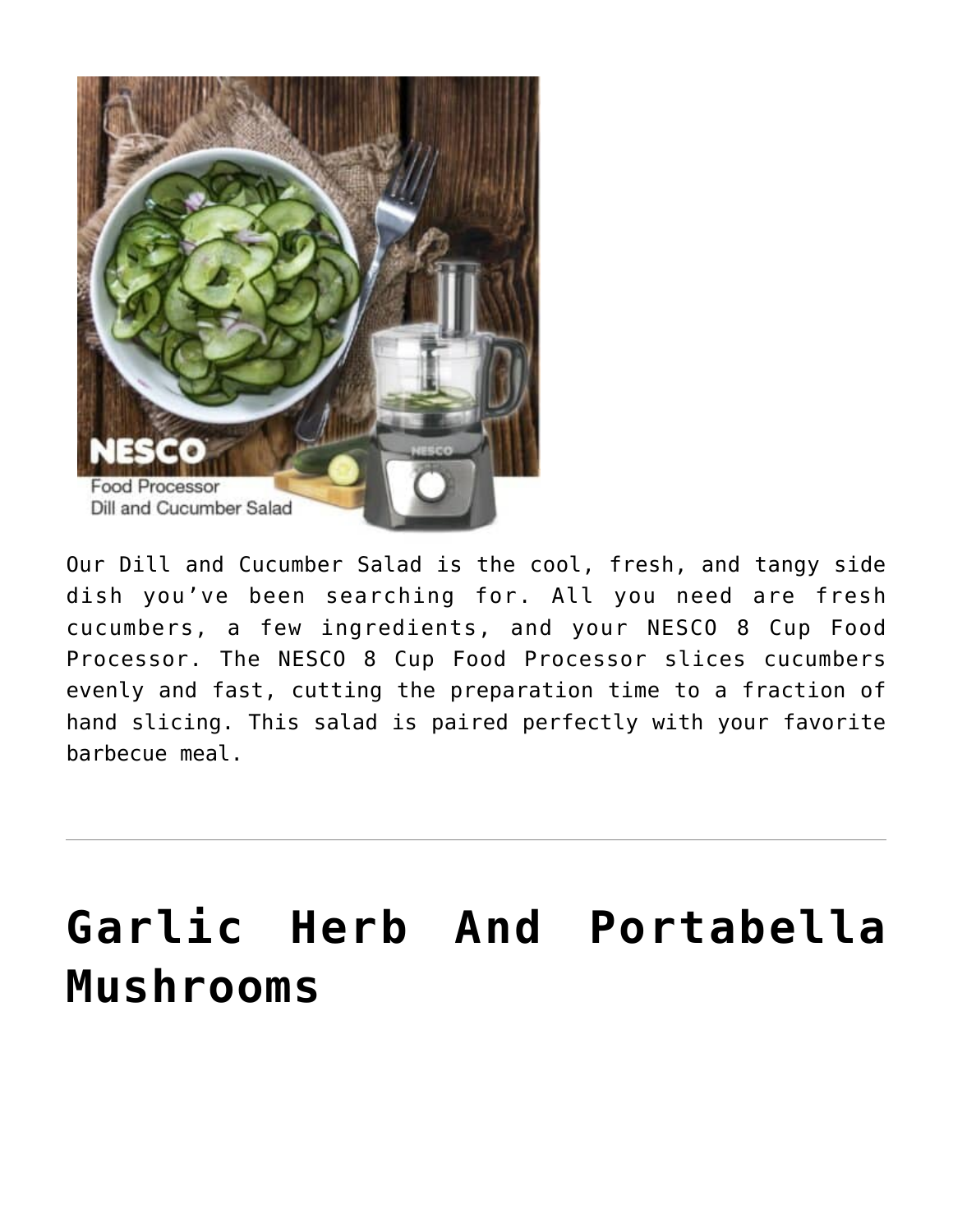

Garlic Grilled Portabella Mushrooms

Tuck into warm, grilled vegetables for tonight's dinner. The NESCO Reversible Grill and Griddle is perfect for making Garlic and Herb Portabella Mushrooms. Equal amounts of shallots, garlic, basil, and chives give these mushrooms an elegant, savory flavor. Enjoy this recipe as a meaty main course or as a delicious side.

### **[Easy Tomato Salsa](https://www.nesco.com/recipe/easy-tomato-salsa/)**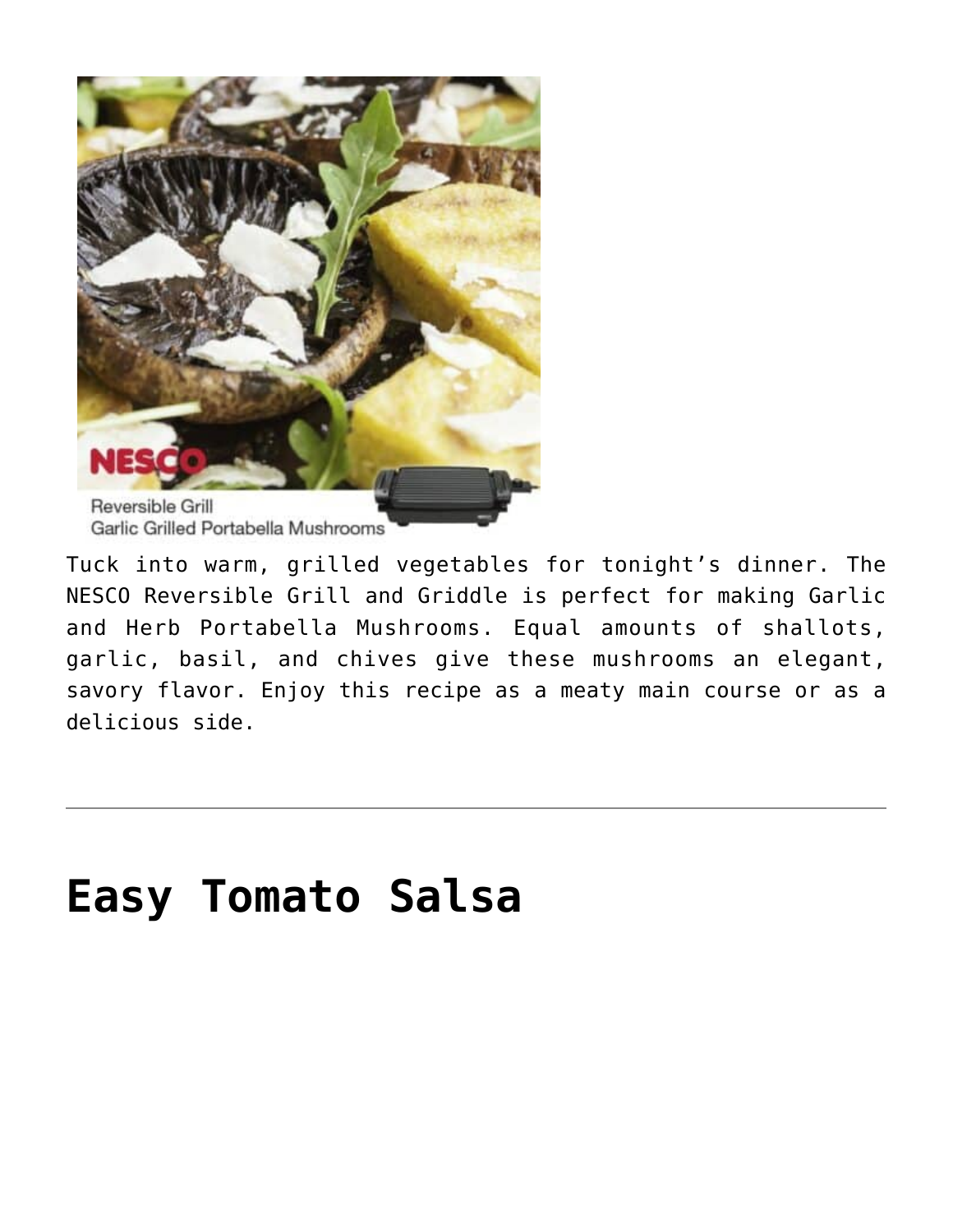

Get the tortilla chips ready. Our Easy Tomato Salsa is the perfect addition to your Taco Tuesday. The NESCO 8 Cup Food Processor makes this recipe fast and easy. Packed with crunchy green bell peppers, fresh cilantro, and zesty lime, you won't want to top your fajitas and tamales with anything else. For less heat, remove the jalapeno seeds before finely chopping or substitute green peppers for yellow or red peppers.

Your Key Ingredient:

NESCO 8 Cup Food Processor

Grocery Ingredients:

3 cups tomatoes 1/2 cup green bell pepper 1 cup onion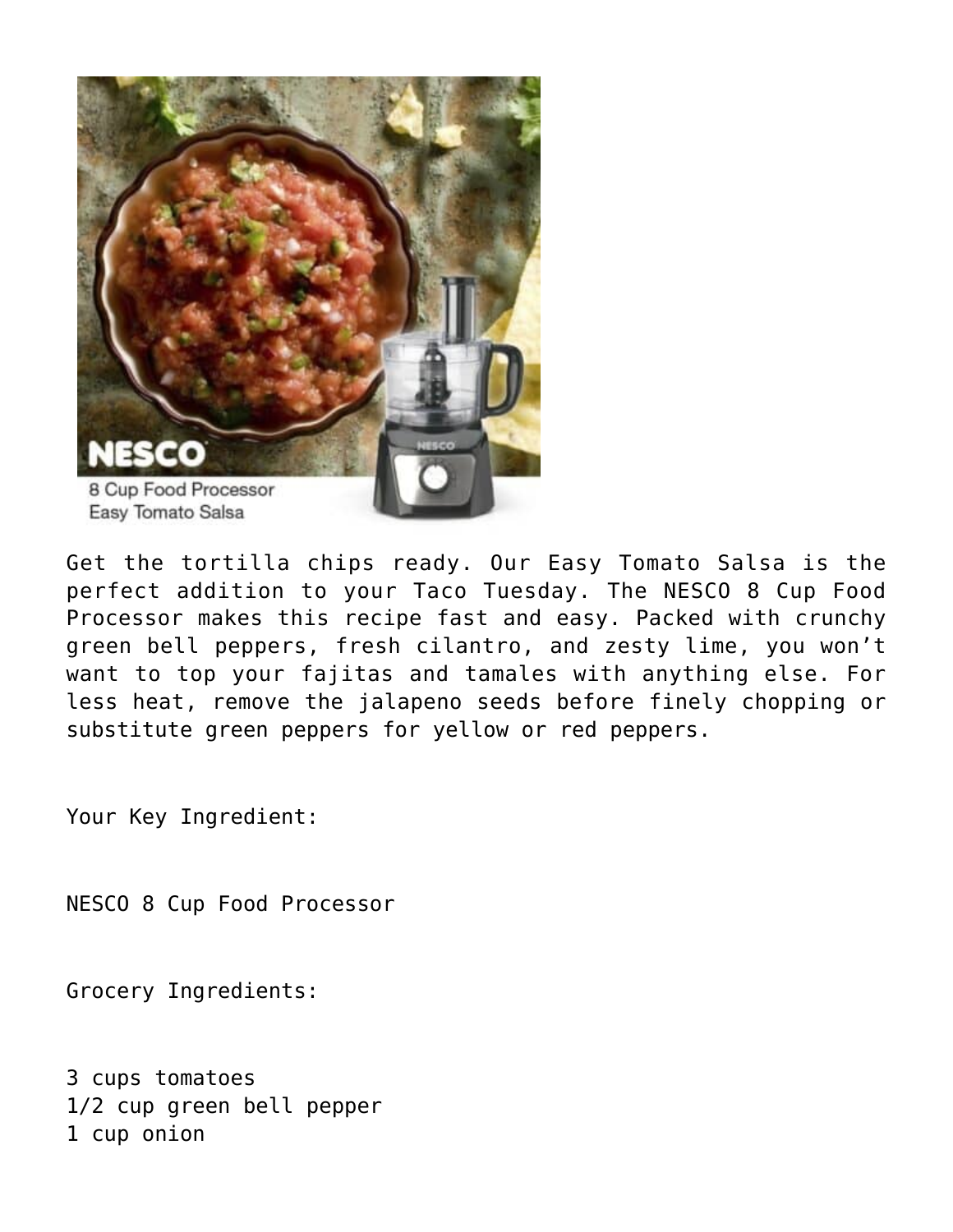1/4 cup fresh cilantro 2 tablespoons fresh lime juice 4 teaspoons chopped fresh jalapeno pepper (including seeds) 1/2 teaspoon ground cumin 1/2 teaspoon kosher salt 1/2 teaspoon ground black pepper

Instructions:

- 1. Place the tomatoes, green bell pepper, onion, cilantro, lime juice, jalapeno pepper, cumin, salt, and pepper in the food processor.
- 2. Pulse to chop and blend. Serve and enjoy!

#### **[Special Apple Snacks](https://www.nesco.com/recipe/special-apple-snacks/)**

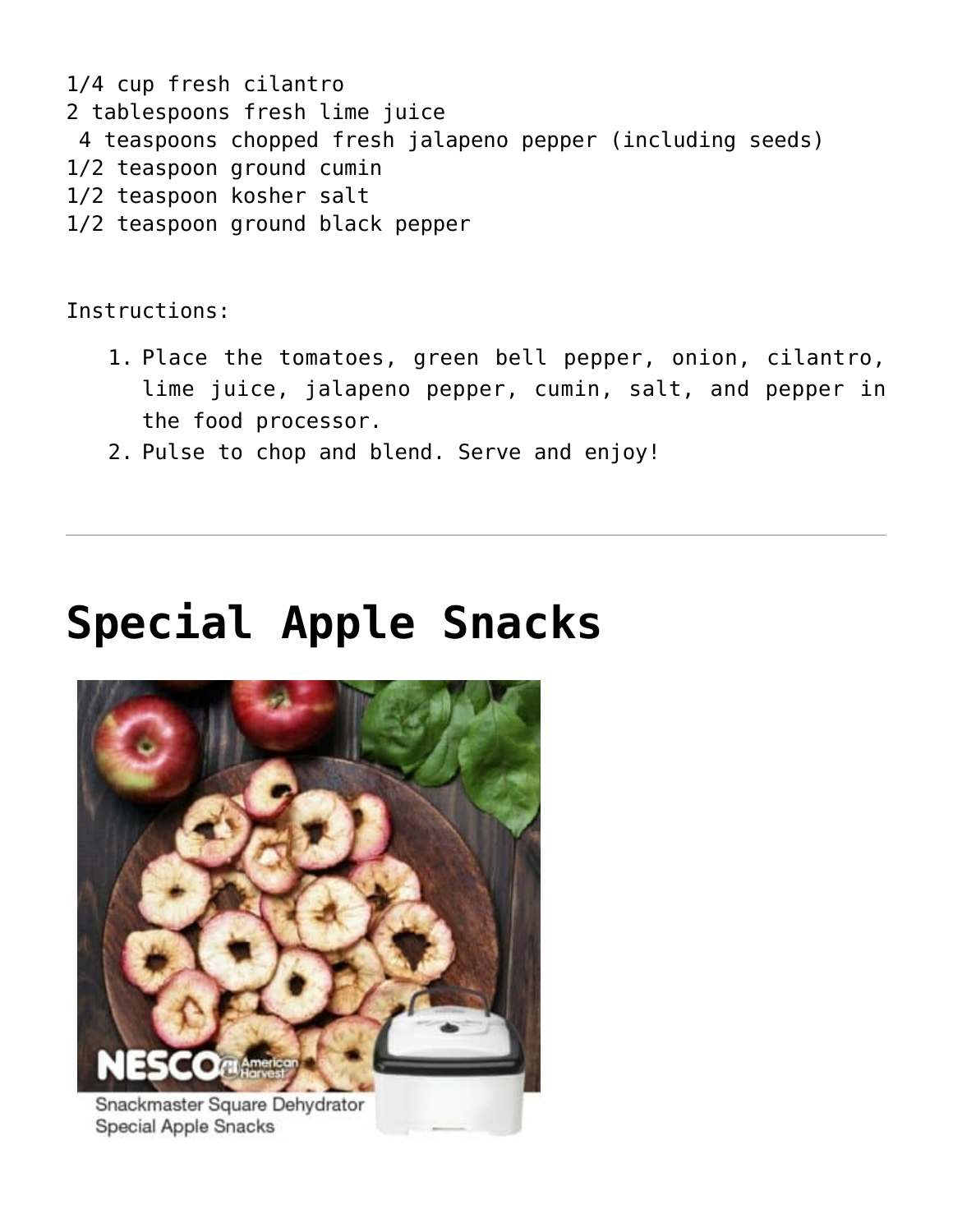Not sure what to do with the entire bushel of apples you picked from the orchard? Put your NESCO Dehydrator to work and enjoy the fruits of your labor all winter long with these Special Apple Snacks. Crispy, delicate, and packed with fall flavor, you'll want to grab more than just a handful of this healthy snack. Special Apple Snacks also make great additions to baked goods, trail mix, yogurt, and more.

#### **[Simple Crispy Fish Sticks](https://www.nesco.com/recipe/simple-crispy-fish-sticks/)**



Skip the frozen section this evening and make your own delicious Fish Sticks right at home. Crispy on the outside and warm and steamy on the inside, this recipe is made simple in your NESCO Deep Fryer. Feed the whole family in just minutes. We recommend serving with tartar sauce, creamy herb sauce, or classic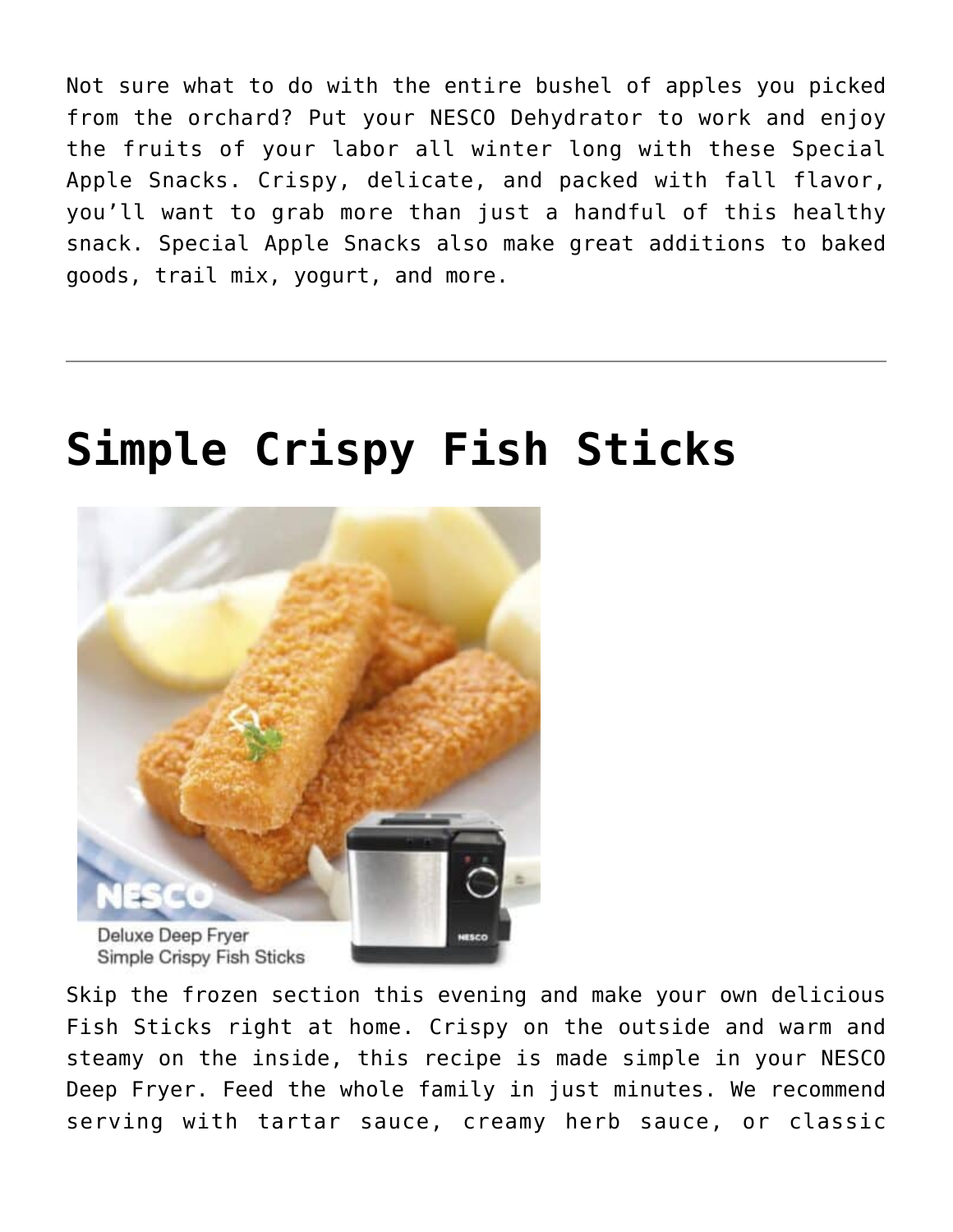#### **[Seasonal Pumpkin Bread](https://www.nesco.com/recipe/seasonal-pumpkin-bread/)**



Nothing says fall quite like Seasonal Pumpkin Bread. Satisfy your pumpkin spice craving with this decadent and perfectly moist recipe. Your energy-saving NESCO 18 Qt. Roaster Oven prepares an entire loaf in just about an hour. If you're headed out for a Halloween party, pumpkin bread makes for a great hostess gift. Tip: toast and slather a slice with butter or cream cheese for a delicious morning treat.